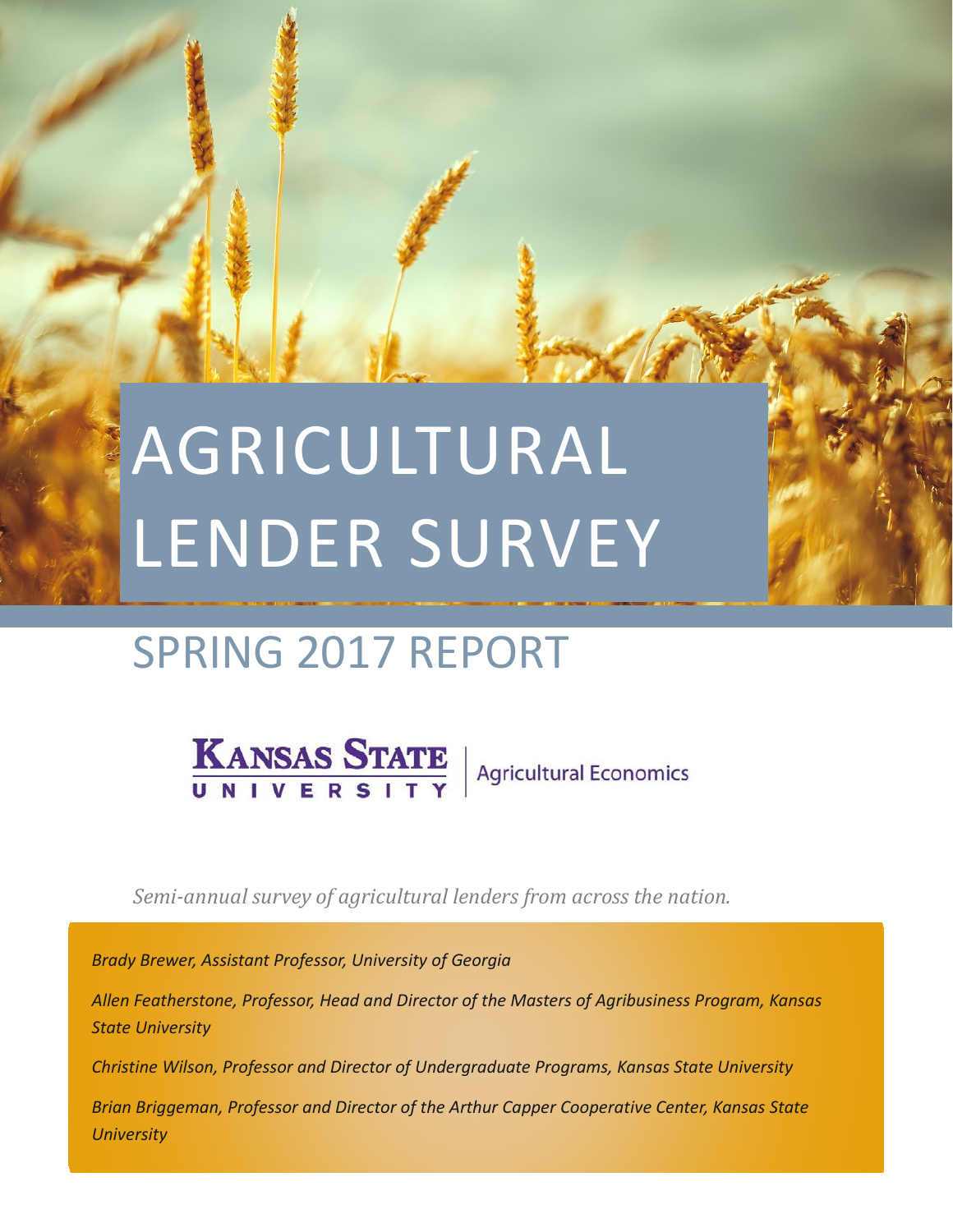# TABLE OF CONTENTS

### Contents

| $\overline{1}$ |
|----------------|
|                |
|                |
|                |
|                |
|                |
| 10             |
| 11             |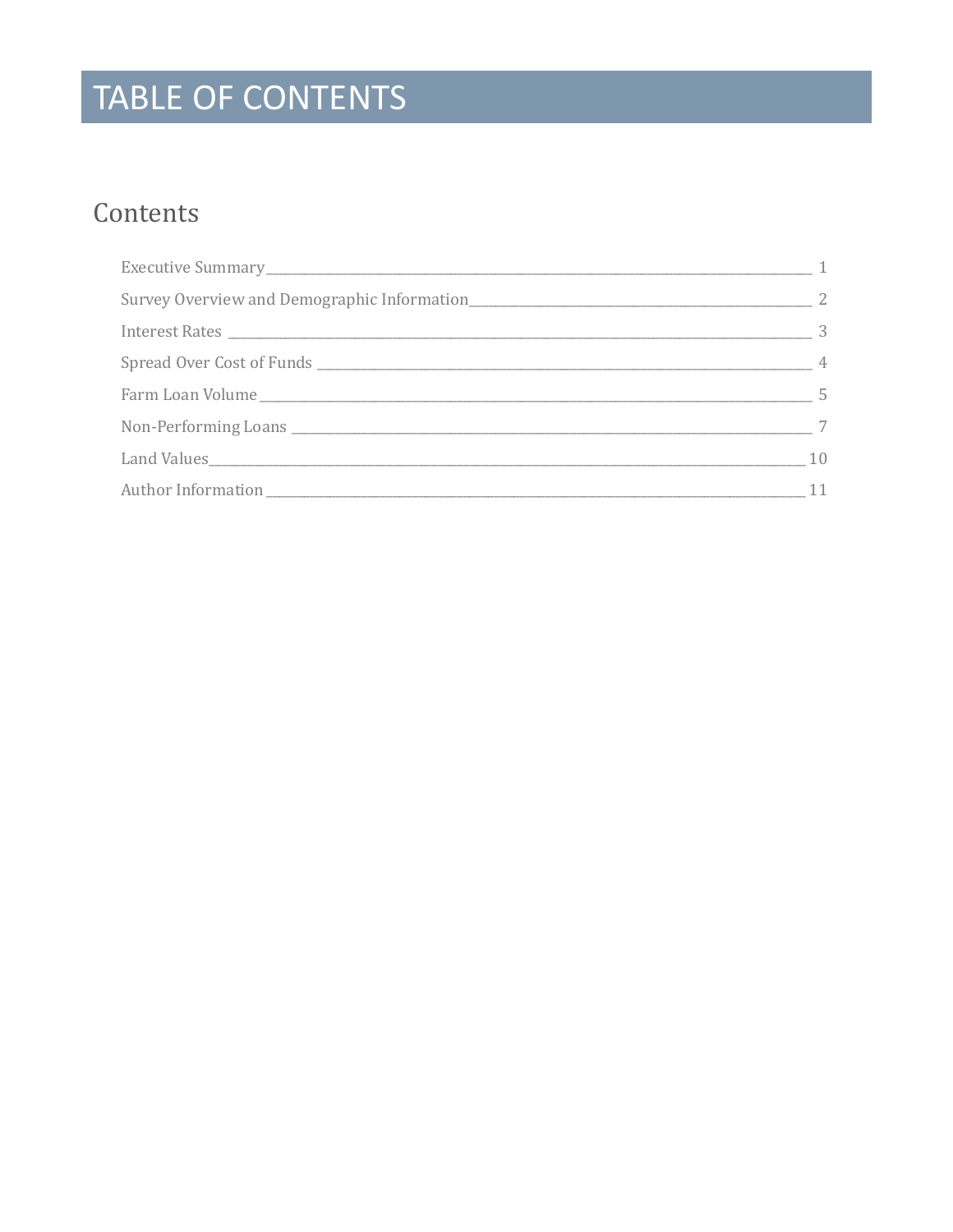### <span id="page-2-0"></span>Executive Summary

#### INTEREST RATES

Seventy two percent of survey respondents expectations increased for farm real estate loans. No change in interest rates over the past three months. Ninety two percent of survey respondents expect interest rates to increase in the short-term with 96% expecting this trend to continue in the next two to five years.

#### SPREAD OVER COST OF FUNDS

Spread over cost of funds reversed its previous declining trend for all loan categories with more respondents indicating an increase. This indicates less competition in the agricultural banking sectors.

#### FARM LOAN VOLUME

Demand for all three types of farm loans remains high; however, relative to previous quarters, fewer lenders indicated an increase for all loan categories except for farm real estate. Most notably, lenders indicated less demand overall for intermediate loans.

#### NON-PERFORMING LOANS

Lenders once again reported increasing rates of non-performing loans experienced over the last three months. Expectations for the short and long-term still indicate increasing non-performing loans but this sentiment is not as strong as in previous surveys.

#### LAND VALUES

More lenders still report falling farmland values over the past three months. However, the percentage reporting that land values stayed the same increased 28 percentage points indicating that land values may be steadying for the time being.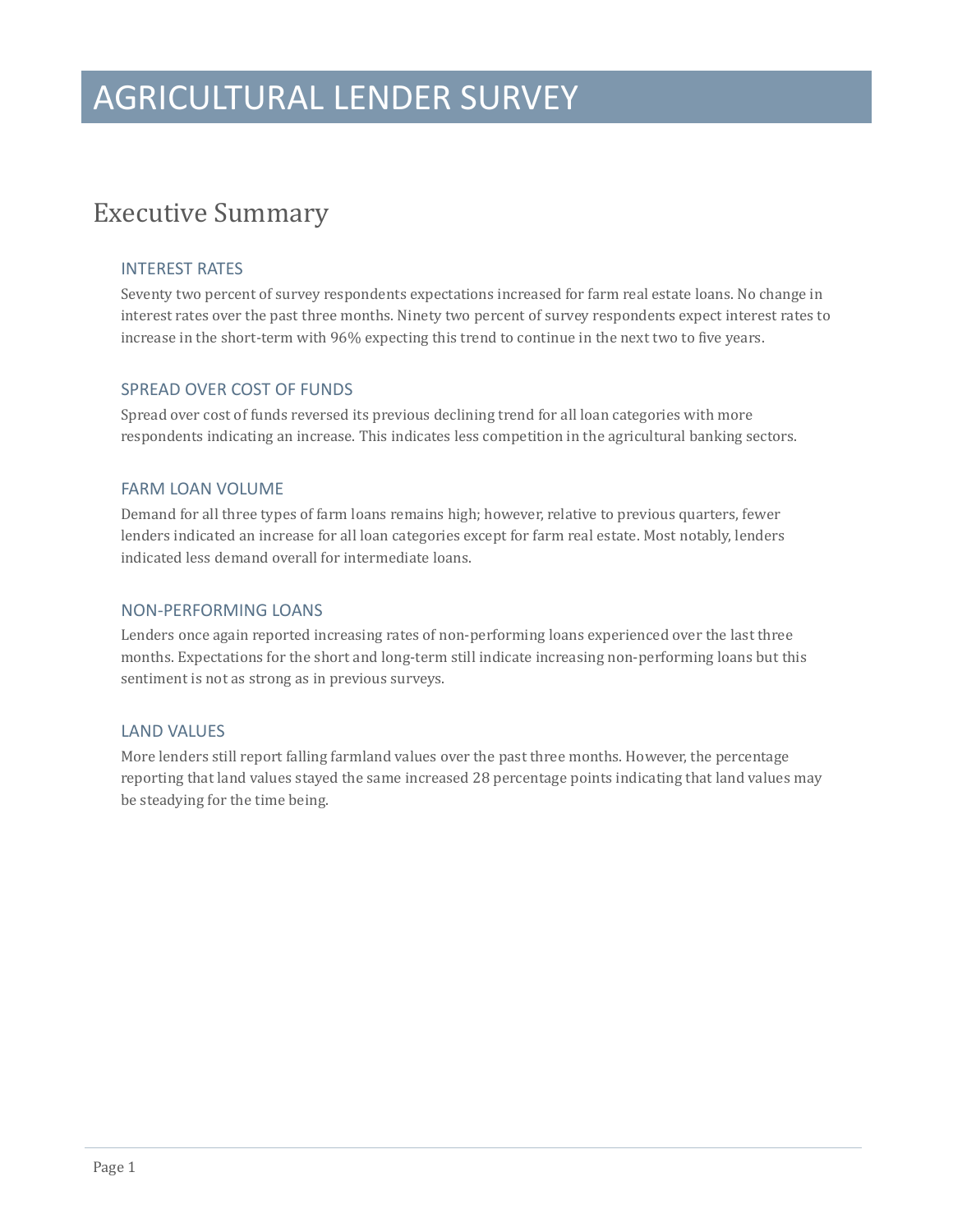### <span id="page-3-0"></span>Survey Overview and Demographic Information

#### PURPOSE

The Department of Agricultural Economics at Kansas State University conducts a semiannual survey of Agricultural Lenders to gage the recent, short term and long term future assessment of the credit situation for production agriculture. The results provide a measure of the health of the sector in a forward looking manner.

Each institution surveyed provided their sentiment on the current and expected state of five key areas: (1) farm loan interest rates; (2) spread over cost of funds; (3) farm loan volumes; (4) non-performing loan volumes; and (5) agricultural land values. Within each of these key areas, different loan types were assessed (farm real-estate, intermediate and operating loans) as well as the different agricultural sectors (corn and soybeans, wheat, beef, dairy, etc.).

The survey responses are summarized using a diffusion index. This index is calculated by taking the percentage of those indicating increase minus the percentage of those indicating decrease plus 100. Therefore, an index above (below) 100 indicates respondents expect or experienced an increase (decrease) in the measure of interest. For example, on page 4, the graph for "Farm Real Estate Loans Interest Rates" illustrates that the index for Spring 2017 expected short term farm real estate equals 192. This number represents the fact that 92 more percentage points of lenders believe that farm real estate interest rates would increase in the short run rather than those that believe rates will go down. This number may also be calculated by using the numbers in A2. Table A2 shows that 92% of respondents indicated an increase in short term Farm Real Estate Loan interest rates while 0% indicated a decrease.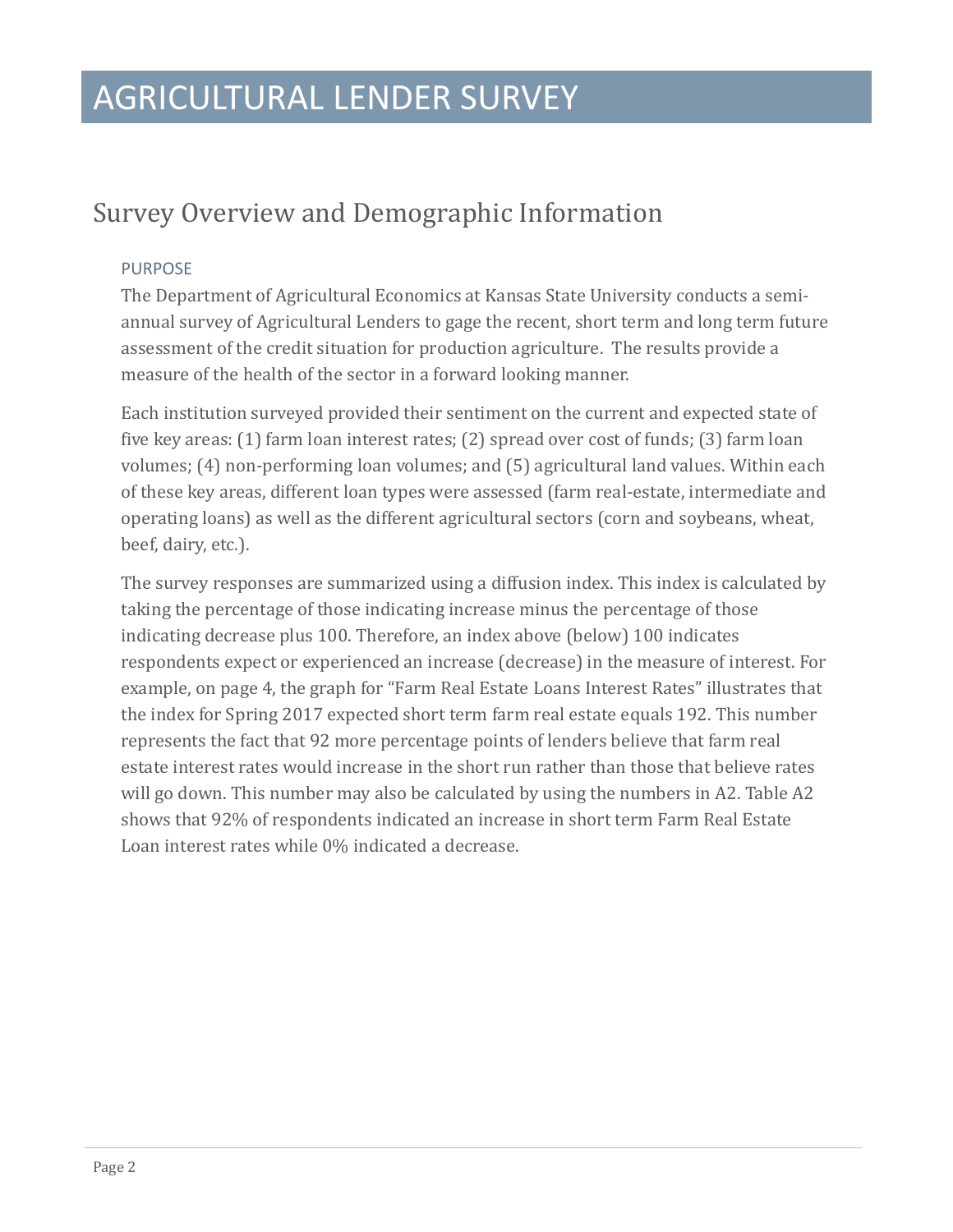### <span id="page-4-0"></span>Interest Rates

The three figures to the right show the last 4 periods of lender expectations of interest rates for farm real estate loans, intermediate loans and operating loans. All lenders are asked what they experienced over the past three months as well as his/her expectations for the short term and long term.

Over all three loan categories, lenders indicated increasing interest rates over the past three months. Seventy-two percent of respondents indicated increasing interest rates for farm real estate loans (Table 2).

In the short and longterm, lenders continue to expect interest rate increases as the FOMC has stated they plan to raise the federal funds rate in the future.

For a complete history of the expectations lenders have had for interest rates please see Figure A1 at the back of this report.

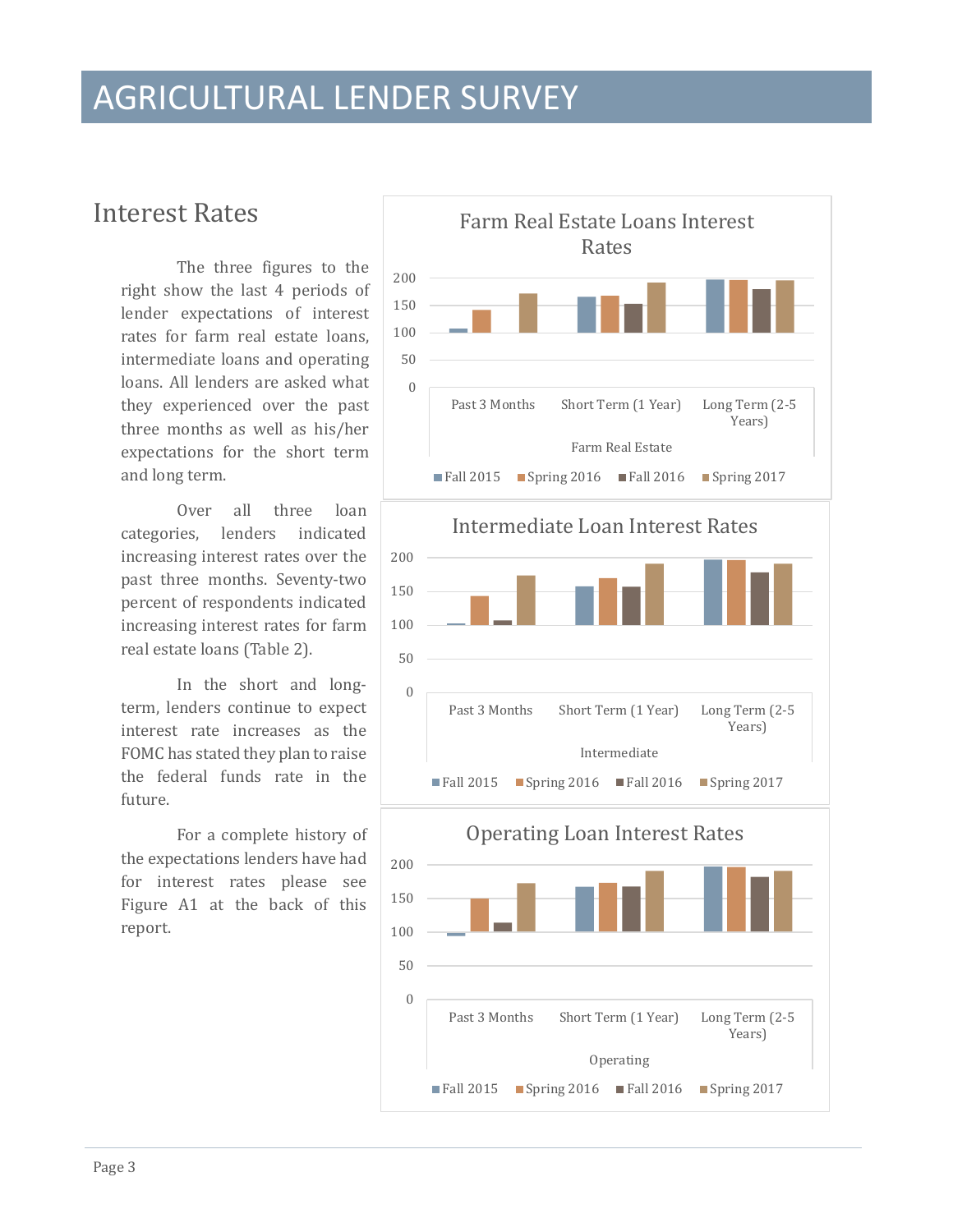

### <span id="page-5-0"></span>Spread Over Cost of Funds

The spread over cost of funds is the difference between the loan interest rates charged by the lending institution and the interest rate paid by the financial institution for the funds that they deploy in their business. The reason for obtaining information for both loan interest rates and spread over cost of funds is to gauge competition in the agricultural lending market. A decrease in the spread over cost of funds suggests competition for agricultural loans among lending institutions may be increasing.

Respondents indicated an increase in spread over cost of funds<br>for farm real estate loans. farm real estate loans. intermediate loans, and operating loans. These numbers indicate a decrease in competition within the agricultural credit market with increasing margins for lending institutions.

In the short term and long term, lenders expect spread over cost of funds to increase meaning agricultural lending would continue to be more profitable for lending institutions in the future.

The historical responses to spread over cost of funds are at the back of this document in Figure A2.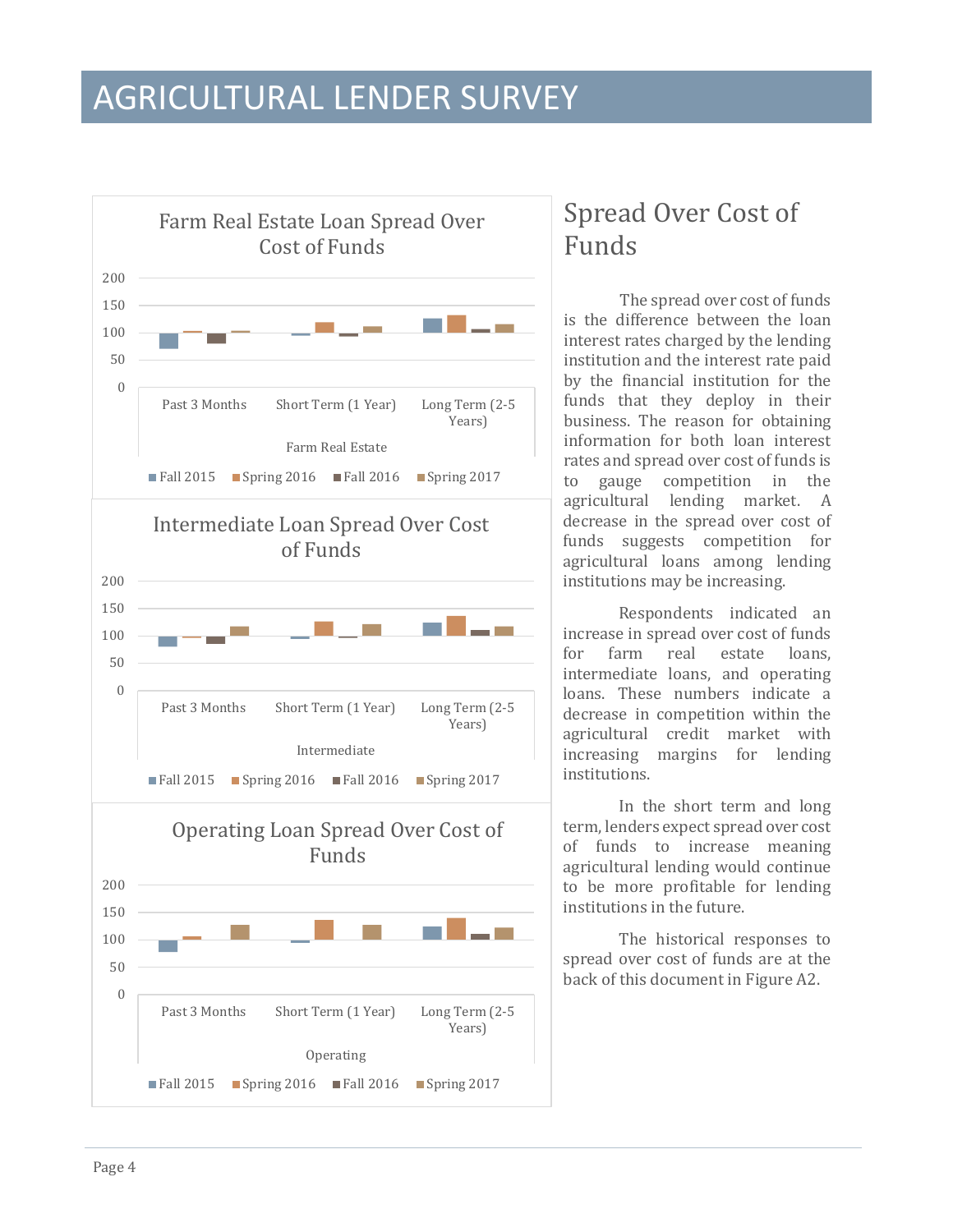### <span id="page-6-0"></span>Farm Loan Volume

Farm loan volume measures the demand for money in production agriculture. The respondents are asked about four different categories of loans: total, farm real estate, intermediate, and operating.

Agricultural lenders expect demand for total farm loans to increase in both the short term and long term. Demand for all loan categories except for intermediate loans increased.

Demand for farm real estate loans increased over the past three months for all loan categories except intermediate loans. This coincides with a fewer lenders reporting decreases in farmland values in their loan service territory (see land values). Demand for farm real estate has increased slightly.

Expectations of operating loan volumes remain high, albeight at slightly lower levels than Fall 2016. Many lenders are expecting a high demand for operating lines of credit due to a deterioration of liquidity that has put a strain on working capital.

Lenders indicated a<br>
in demand for decrease in demand for



intermediate loans for the first time since Spring of 2013. In previous surveys, respondents indicated that spending on machinery and equipment was slowing as liquidity positions worsened. Farmers are spending less on machinery and equipment. If liquidity positions continue to erode,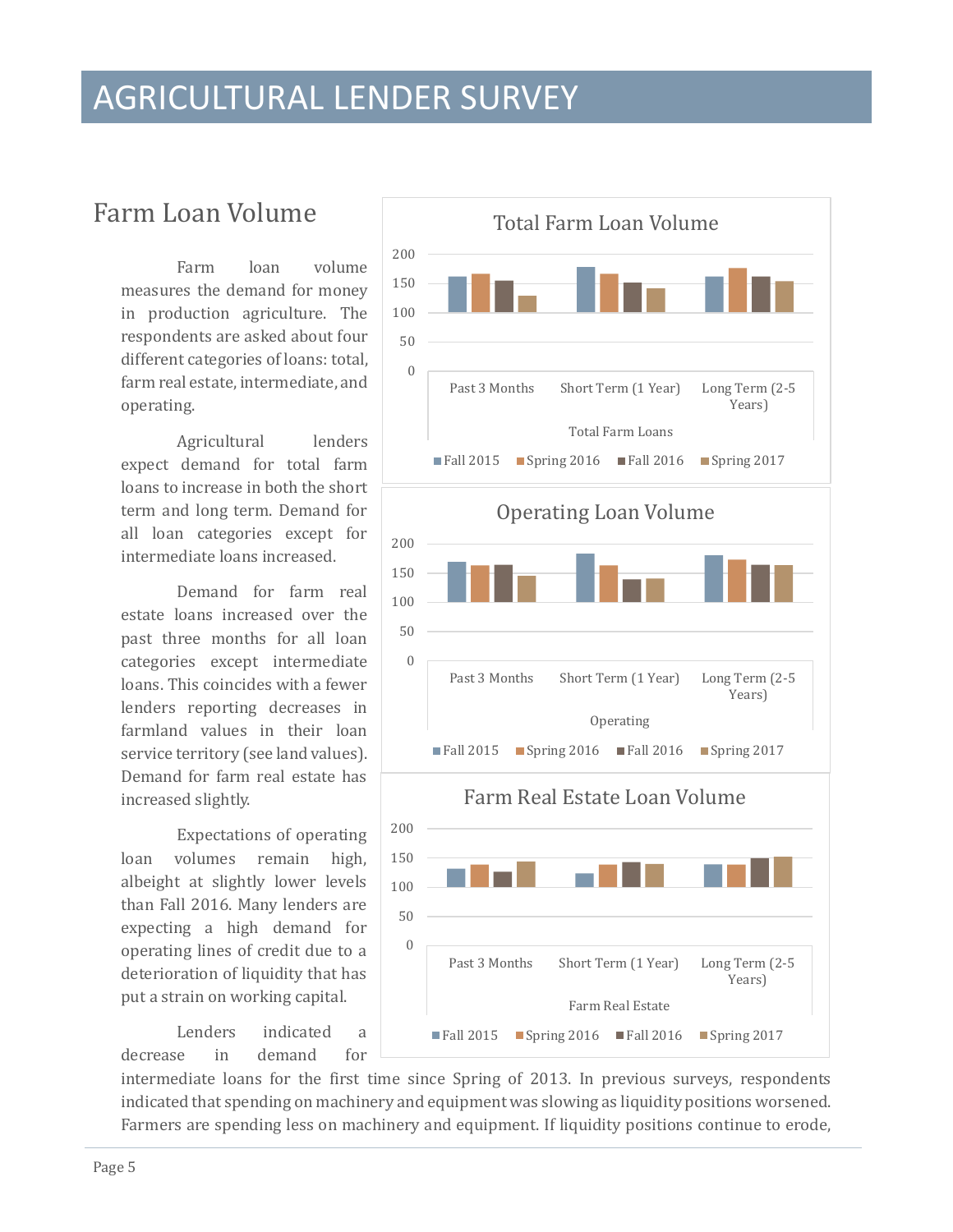demand for intermediate loans may increase with farmers selling unused or lightly used equipment that is not vital to the farm's core functions. In this scenario, there may be farmers buying some assets at discounted prices if those farmers are not liquidity constrained.

The historical responses to farm loan volume are at the back of this document in Figure A3.



"We do not have as much troubled debt, as expected, even with low grain prices."

"Increased loan volume has been driven by a strain on working capital over the past year. Producers are either needing larger operating lines because they will have less equity in the crop, or they are being driven to refinance real estate to replenish working capital."

Spring 2017 Survey Respondents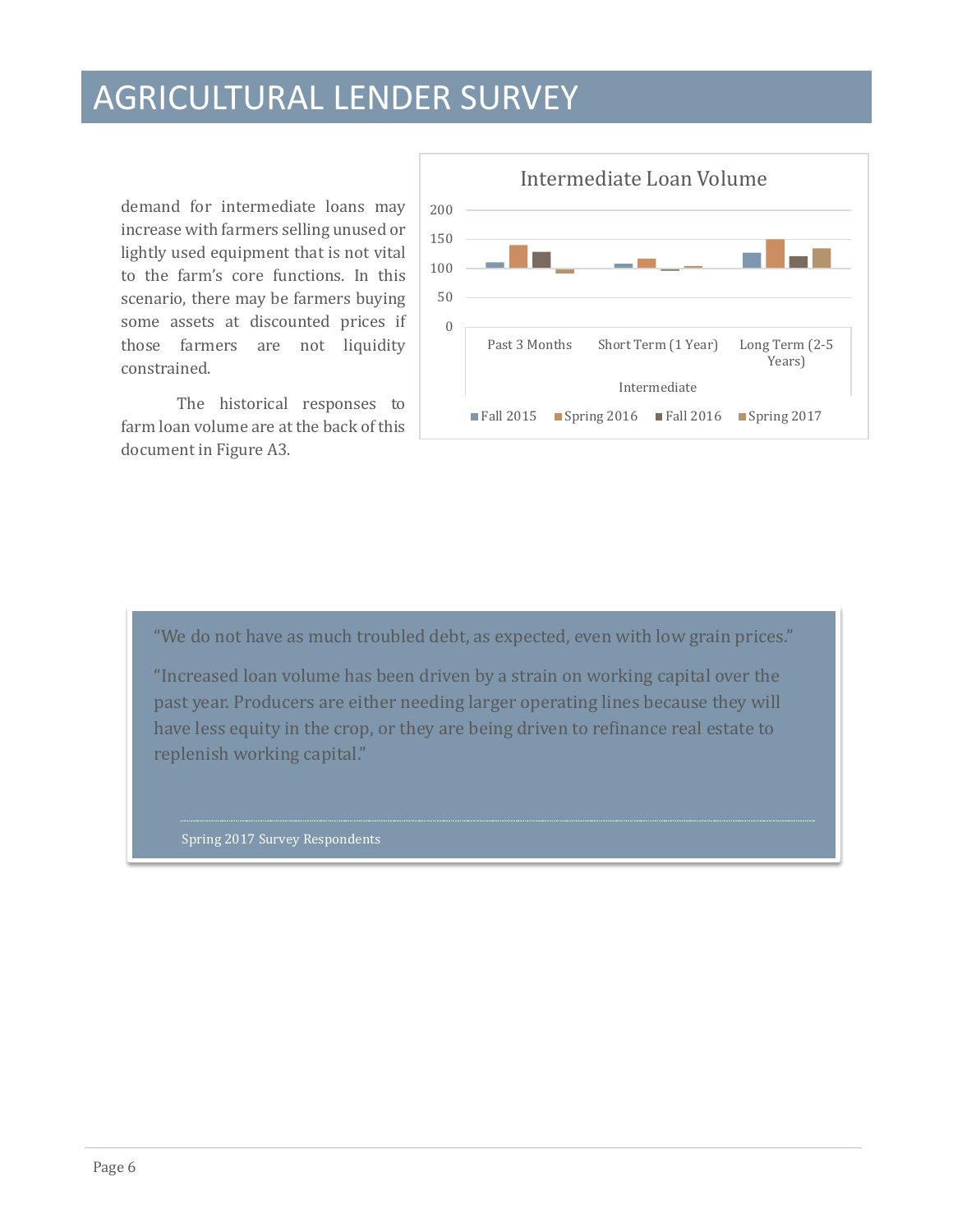### <span id="page-8-0"></span>Non-Performing Loans

Survey respondents are asked about their expectations of non-performing loans from two aspects. The first is by their expectation depending on the type of loan and the second is by the sector of the agricultural economy in which the loan was made.

#### BY LOAN TYPE

Lenders expect an increase in non-performing loans for all loan types in both the short and long term. Lenders also reported an increase in nonperforming loans over the past three months for all types of loans. These results coincide with deteriorating liquidity and capital positions of farmers.

Many lenders indicated that farmers were able to refinance farm real estate debt to avoid liquidation or non-payment this year by amortizing the unpaid debt over 3 to 5 years. This could present issues if these same farmers fail to meet operating loans expectations for the 2017 crop year.

The historical responses to non-performing loans are at the back of this document in Figure A4.

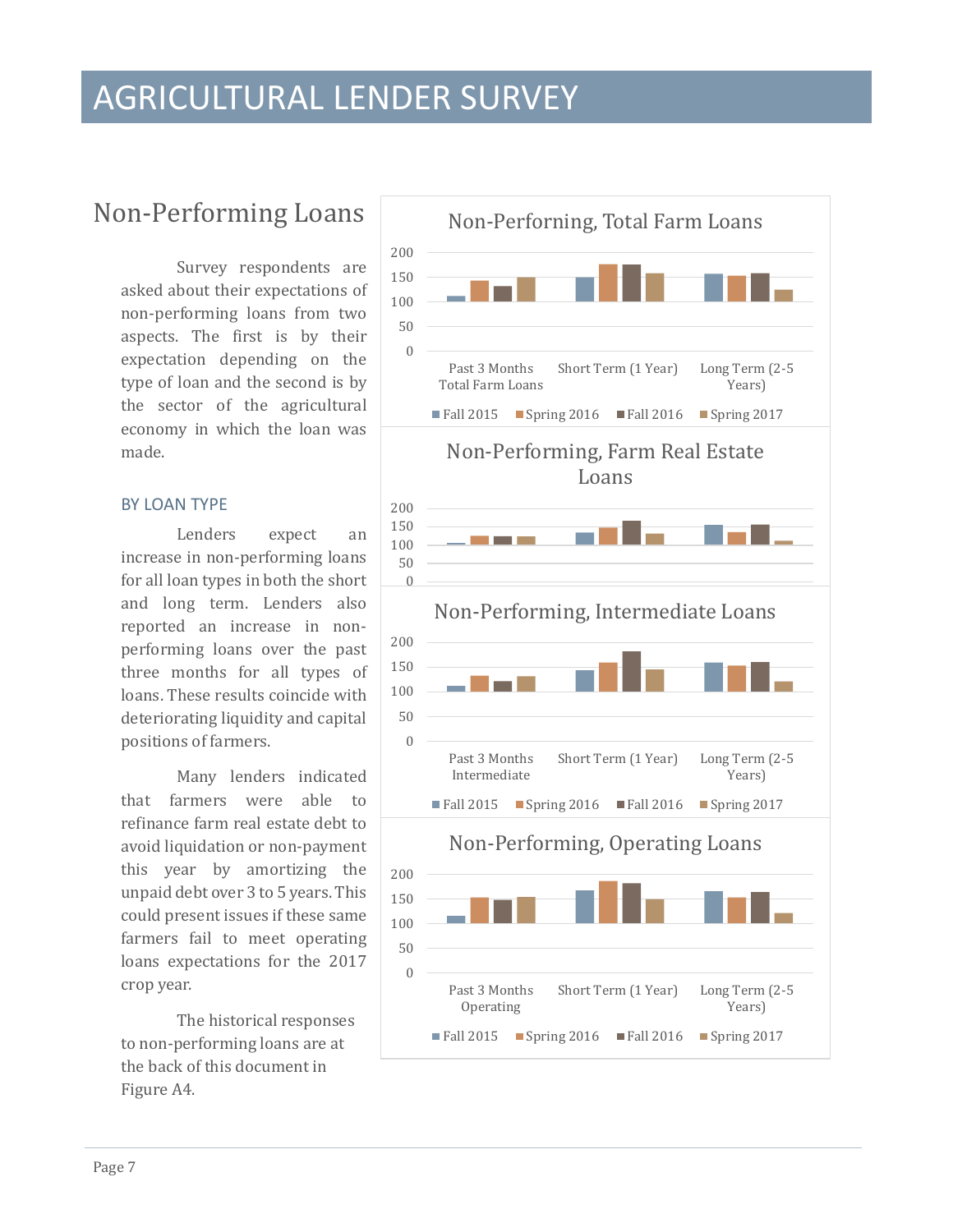#### BY CROP SECTOR

Lender expectations for non-performing loans by crop sector are not much different than by loan type: lenders expect an increase in non-performing loans. However, this sentiment is stronger for some crops than others.

In the past three months, the largest increases for nonperforming loans are attributable to corn and soybeans and wheat loans. Increases for cotton and fruit/vegetables remain low.

In the short and long term, lenders expect the highest increases in non-performing loans to be in the corn and soybean and wheat commodities. In the short term, above average crops have offset the decline in commodity prices for corn and soybeans. However, this harvest across commodities has caused stocks to increase resulting in depressed prices in the longer term.

"We have had a few instances of carry-over debt, which we have restructured over a 3-5 year amortization."

> Spring 2017 Survey Respondent

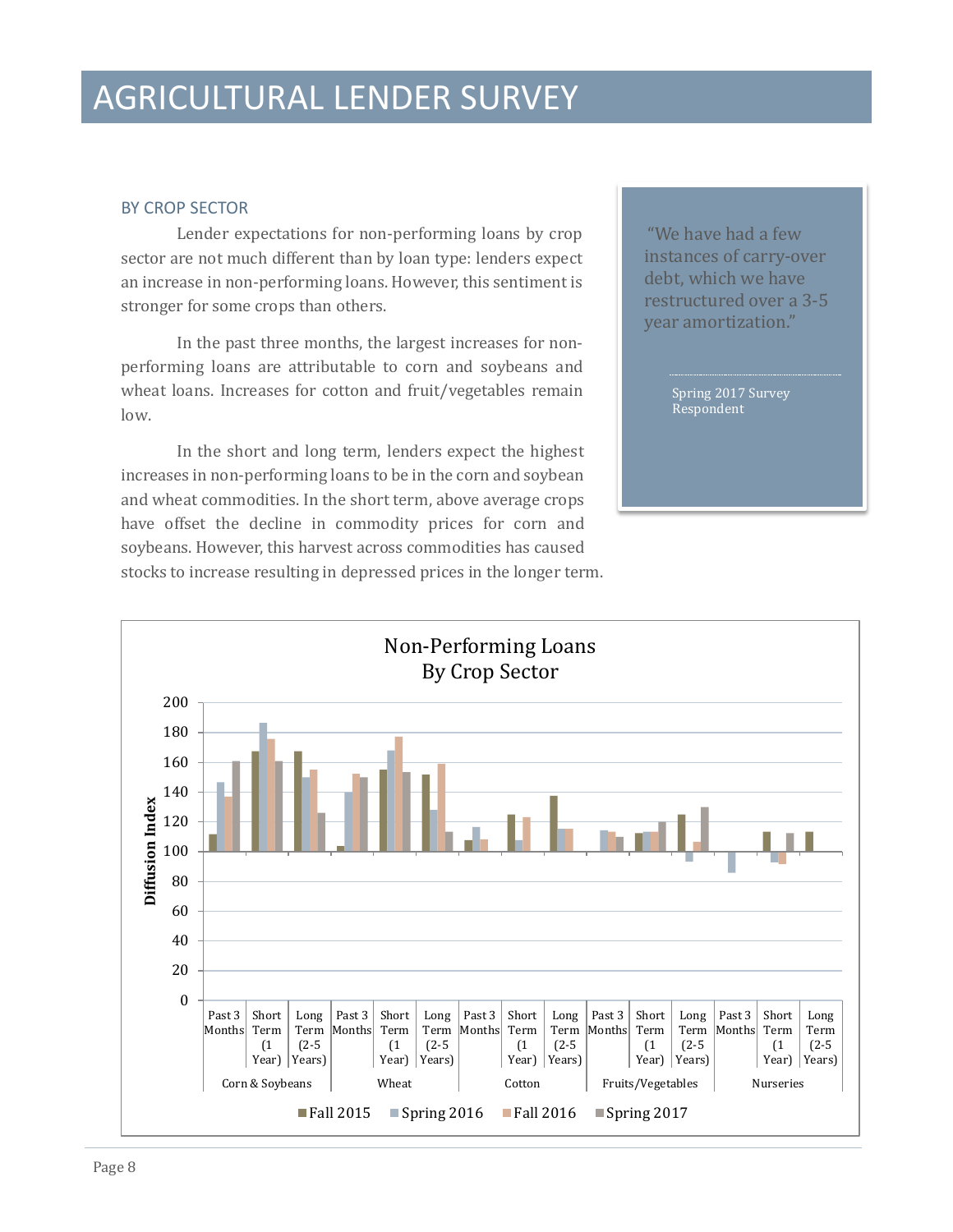#### BY LIVESTOCK SECTOR

Livestock sectors, a bright spot a year ago, are also experiencing cash flow issues this fall but have rebounded with an upward trend in prices recently. Lenders reported an increase in non-performing loans for beef, dairy and hog operations, but these increases were not as high as in the fall for beef and dairy. Lender expectations for both the short and long term are for this trend of increasing non-performing loans to continue.

"It feels like we are past the worst in beef finishing and backgrounding sectors. Most Midwestern feedyards are now at a point where they can place cattle with hedgeable positive margins. There has been a run in fed cattle cash pricing this spring and most feeders have been selling cattle that make money over the past few months. This run was driven by lower than average placements last fall. It feels like placements are now catching up and are higher than average for this time of the year."

Spring 2017 Survey Respondent

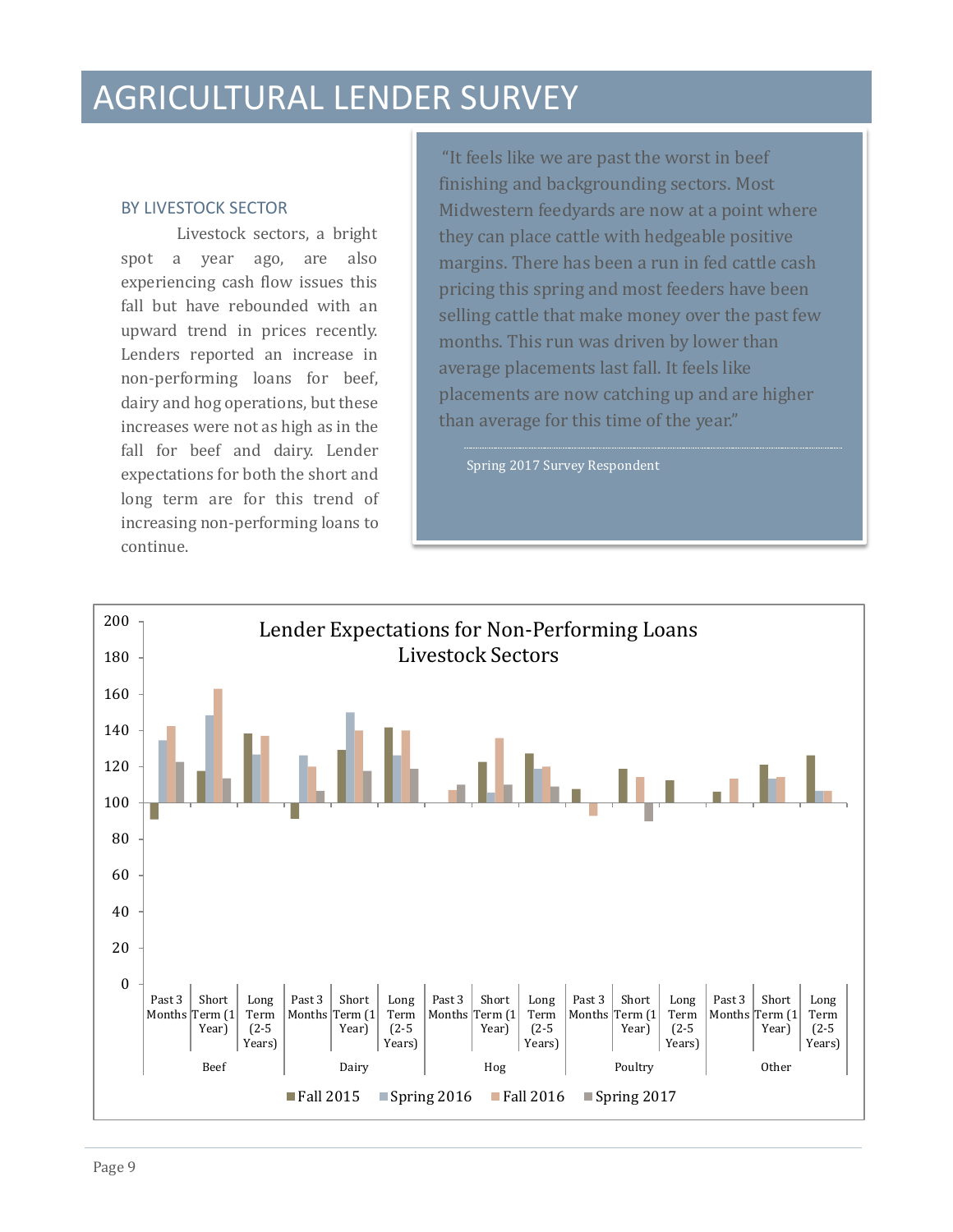### <span id="page-11-0"></span>Land Values

Over the past three months, 24% of lenders reported a decrease in land values in their loan service territory. This is down from 57% in the Fall 2016 survey. Overall, more lenders reported no change in land values (68%). Overall, lenders expect this trend of declining land values to continue, but this sentiment is not as strong as in previous surveys.

As noted previously, non-performing loans were not as high as some were expecting, but this is partly due to the collateralization of equity for unpaid debts. If land values do continue to fall, this may present problems for more farmers who are unable to pay their 2017operating loans. Also, as mentioned by the survey respondent below, some farmers have been slow to adjust to the lower commodity prices which could put further strain on liquidity positions.



The historical responses to land values are at the back of this document in Figure A7.

"The majority of our Ag borrowers are adjusting to the new norm in commodity prices. Unfortunately, some borrowers are not being realistic about the present and the foreseeable future. The future looks bleak for that small number of producers who are unable to come to grips with reality. Time will tell."

Spring 2017 Survey Respondent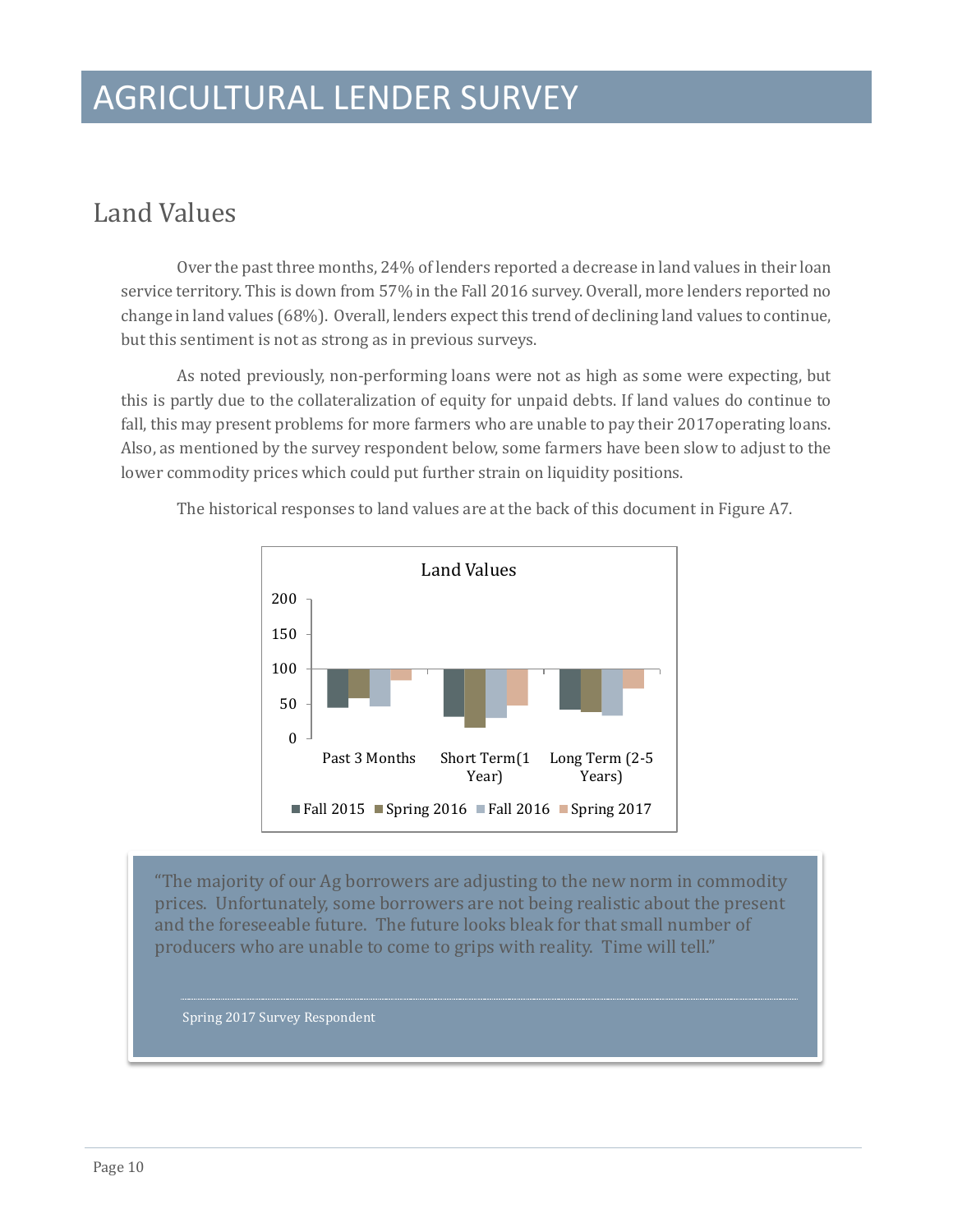### <span id="page-12-0"></span>Author Information

Brady Brewer, Assistant Professor, University of Georgia

Allen Featherstone, Professor, Head and Director of the Masters of Agribusiness Program, Kansas State University

Christine Wilson, Professor and Director of Undergraduate Programs, Kansas State University

Brian Briggeman, Professor and Director of the Arthur Capper Cooperative Center, Kansas State University

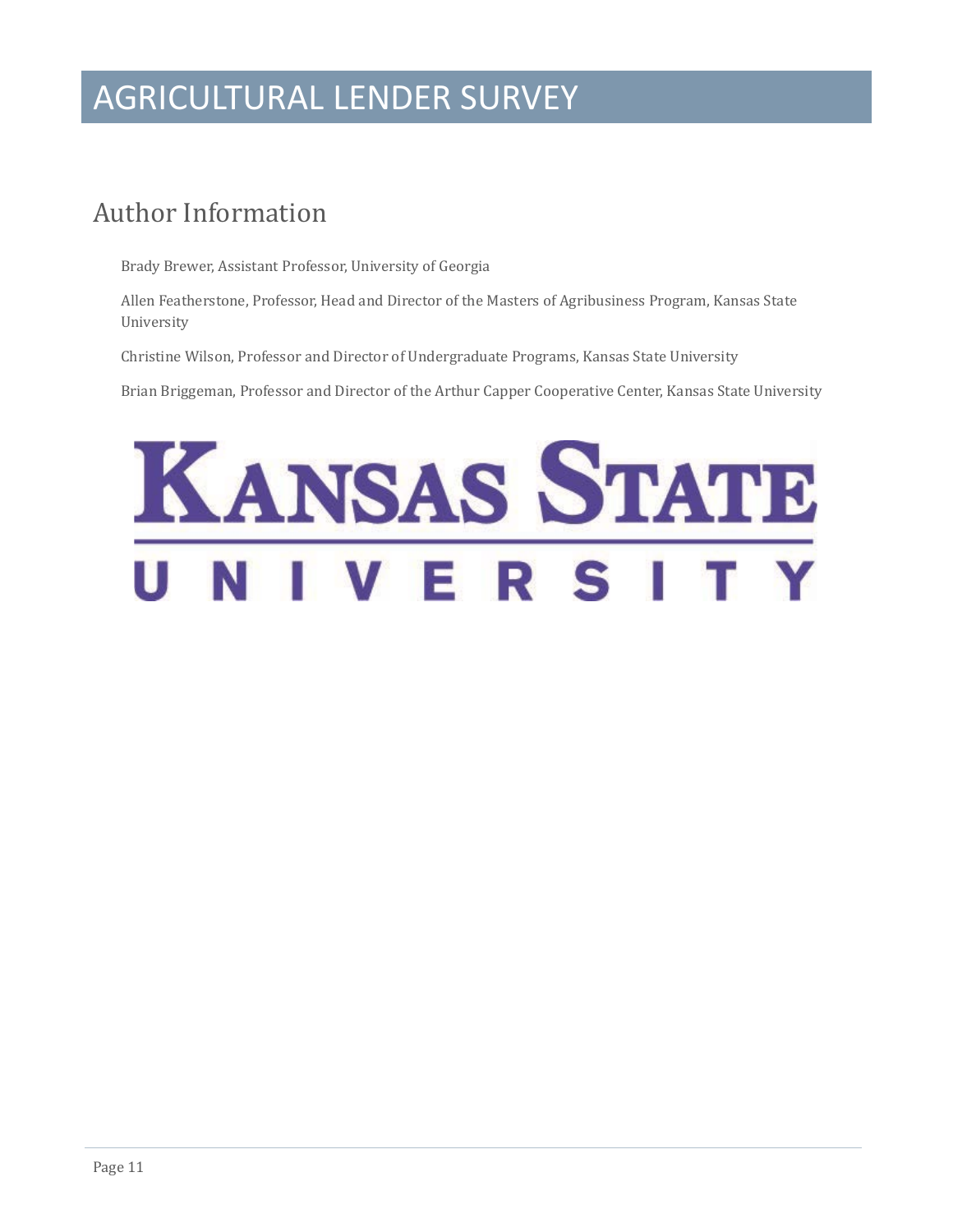| Table A1, States in Each Region |                                                                |  |  |  |  |  |  |  |  |  |  |
|---------------------------------|----------------------------------------------------------------|--|--|--|--|--|--|--|--|--|--|
| <b>Atlantic</b>                 | CT, DE, KY, ME, MD, MA, NH, NJ, NY, NC, PA, RI, TN, VA, VT, WV |  |  |  |  |  |  |  |  |  |  |
| South                           | AL, AR, FL, GA, LA, MS, SC                                     |  |  |  |  |  |  |  |  |  |  |
| <b>Midwest</b>                  | IA, IL, IN, MI, MN, MO, OH, WI                                 |  |  |  |  |  |  |  |  |  |  |
| <b>Plains</b>                   | KS, NE, ND, OK, SD, TX                                         |  |  |  |  |  |  |  |  |  |  |
| West                            | AZ, CA, CO, ID, MT, NM, NV, OR, UT, WA, WY                     |  |  |  |  |  |  |  |  |  |  |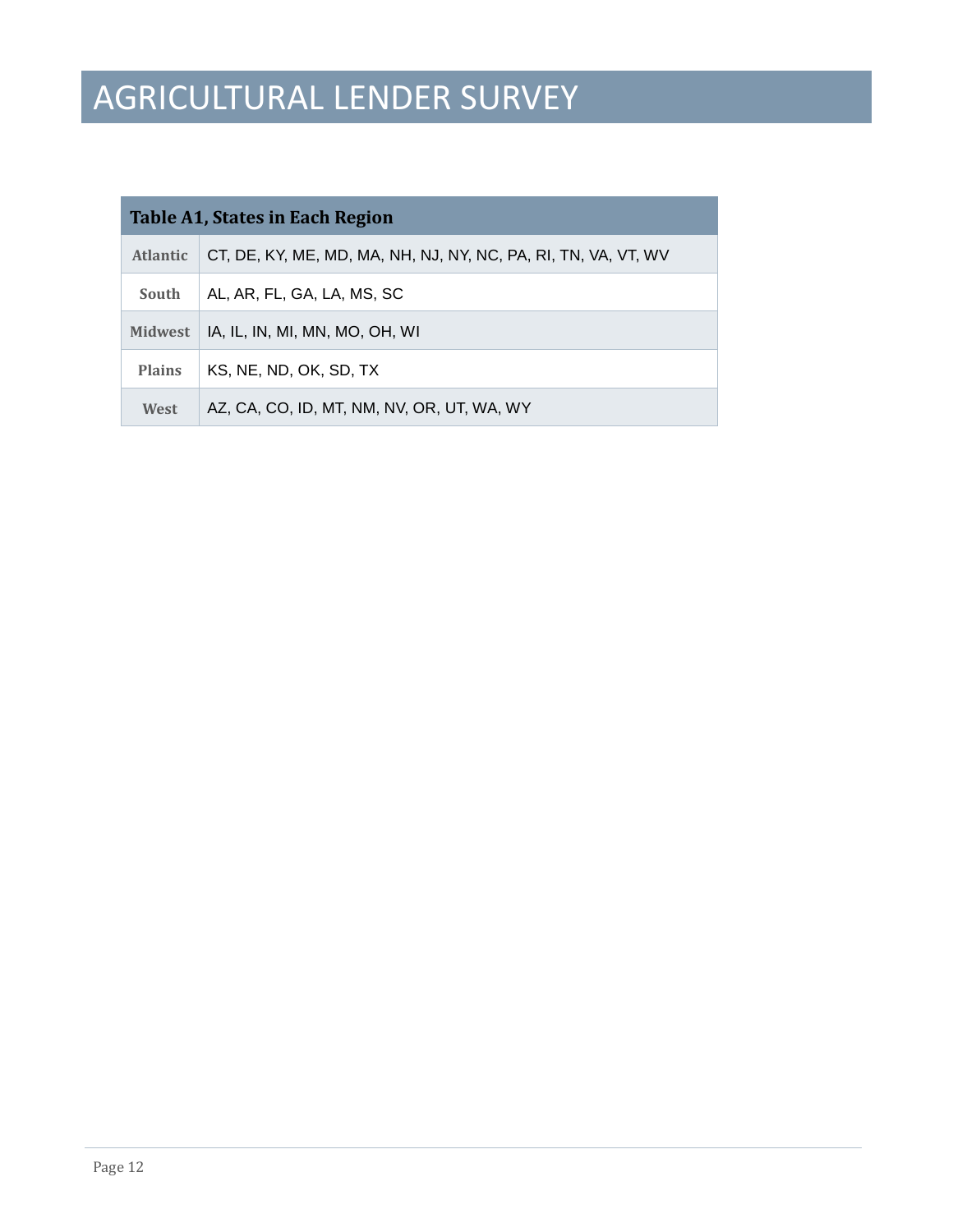#### **Table A2, Respondent Responses**

|                   |                  |                                  |        |       |      | <b>Interest Rates</b> |           |      |        | Spread Over Cost of Funds |      |        |              |      |        |           |      |        |     |
|-------------------|------------------|----------------------------------|--------|-------|------|-----------------------|-----------|------|--------|---------------------------|------|--------|--------------|------|--------|-----------|------|--------|-----|
|                   |                  | Farm Real Estate<br>Intermediate |        |       |      |                       | Operating |      |        | Farm Real Estate          |      |        | Intermediate |      |        | Operating |      |        |     |
|                   | Lower            | Same                             | Higher | Lower | Same | Higher                | Lower     | Same | Higher | Lower                     | Same | Higher | Lower        | Same | Higher | Lower     | Same | Higher |     |
|                   | Spring 2013      | 55%                              | 42%    | 3%    | 52%  | 43%                   | 2%        | 48%  | 50%    | 0%                        | 56%  | 35%    | 10%          | 56%  | 37%    | 6%        | 58%  | 39%    | 3%  |
|                   | Fall 2013        | 17%                              | 44%    | 39%   | 12%  | 58%                   | 30%       | 18%  | 70%    | 12%                       | 36%  | 56%    | 8%           | 30%  | 61%    | 9%        | 32%  | 61%    | 7%  |
|                   | Spring 2014      | 14%                              | 67%    | 19%   | 13%  | 78%                   | 30%       | 16%  | 50%    | 5%                        | 28%  | 67%    | 5%           | 24%  | 71%    | 5%        | 23%  | 71%    | 5%  |
| Past Three Months | <b>Fall 2014</b> | 14%                              | 74%    | 12%   | 12%  | 78%                   | 7%        | 15%  | 44%    | 7%                        | 30%  | 65%    | 5%           | 29%  | 68%    | 2%        | 32%  | 63%    | 5%  |
|                   | Spring 2015      | 19%                              | 76%    | 5%    | 11%  | 89%                   | 0%        | 11%  | 89%    | 0%                        | 30%  | 70%    | 0%           | 26%  | 74%    | 0%        | 25%  | 75%    | 0%  |
|                   | <b>Fall 2015</b> | 5%                               | 79%    | 13%   | 8%   | 78%                   | 11%       | 11%  | 81%    | 6%                        | 32%  | 63%    | 3%           | 22%  | 72%    | 3%        | 25%  | 69%    | 3%  |
|                   | Spring 2016      | 3%                               | 52%    | 45%   | 0%   | 57%                   | 43%       | 0%   | 50%    | 50%                       | 10%  | 77%    | 13%          | 13%  | 77%    | 10%       | 13%  | 67%    | 20% |
|                   | Fall 2016        | 10%                              | 80%    | 10%   | 4%   | 86%                   | 11%       | 0%   | 86%    | 14%                       | 27%  | 67%    | 7%           | 25%  | 64%    | 11%       | 14%  | 71%    | 14% |
|                   | Spring 2017      | 0%                               | 28%    | 72%   | 0%   | 26%                   | 74%       | 0%   | 27%    | 73%                       | 20%  | 56%    | 24%          | 17%  | 48%    | 35%       | 18%  | 36%    | 45% |
|                   |                  |                                  |        |       |      |                       |           |      |        |                           |      |        |              |      |        |           |      |        |     |
|                   | Spring 2013      | 11%                              | 75%    | 14%   | 14%  | 72%                   | 12%       | 17%  | 73%    | 9%                        | 48%  | 51%    | 3%           | 46%  | 54%    | 2%        | 43%  | 52%    | 3%  |
|                   | Fall 2013        | 0%                               | 44%    | 56%   | 0%   | 51%                   | 49%       | 0%   | 65%    | 35%                       | 22%  | 56%    | 22%          | 19%  | 58%    | 23%       | 23%  | 54%    | 23% |
|                   | Spring 2014      | 5%                               | 50%    | 45%   | 5%   | 50%                   | 45%       | 7%   | 53%    | 40%                       | 32%  | 60%    | 9%           | 31%  | 58%    | 11%       | 27%  | 60%    | 13% |
| <b>Short Term</b> | Fall 2014        | 2%                               | 44%    | 53%   | 2%   | 46%                   | 51%       | 2%   | 50%    | 48%                       | 23%  | 63%    | 14%          | 22%  | 66%    | 12%       | 22%  | 61%    | 17% |
|                   | Spring 2015      | 0%                               | 43%    | 57%   | 0%   | 40%                   | 60%       | 0%   | 39%    | 61%                       | 24%  | 57%    | 19%          | 20%  | 69%    | 11%       | 22%  | 61%    | 17% |
|                   | Fall 2015        | 0%                               | 34%    | 66%   | 0%   | 42%                   | 58%       | 0%   | 32%    | 13%                       | 24%  | 58%    | 18%          | 27%  | 51%    | 22%       | 31%  | 44%    | 25% |
|                   | Spring 2016      | 0%                               | 32%    | 68%   | 0%   | 30%                   | 70%       | 0%   | 27%    | 73%                       | 6%   | 68%    | 26%          | 7%   | 60%    | 33%       | 3%   | 57%    | 40% |
|                   | Fall 2016        | 3%                               | 40%    | 57%   | 0%   | 43%                   | 57%       | 0%   | 32%    | 68%                       | 20%  | 67%    | 13%          | 18%  | 68%    | 14%       | 14%  | 71%    | 14% |
|                   | Spring 2017      | 0%                               | 8%     | 92%   | 0%   | 9%                    | 91%       | 0%   | 9%     | 91%                       | 24%  | 40%    | 36%          | 17%  | 43%    | 39%       | 18%  | 36%    | 45% |
|                   |                  |                                  |        |       |      |                       |           |      |        |                           |      |        |              |      |        |           |      |        |     |
|                   | Spring 2013      | 2%                               | 14%    | 85%   | 2%   | 9%                    | 88%       | 2%   | 8%     | 89%                       | 31%  | 34%    | 38%          | 30%  | 29%    | 38%       | 27%  | 32%    | 40% |
|                   | Fall 2013        | 0%                               | 19%    | 81%   | 0%   | 21%                   | 79%       | 0%   | 19%    | 81%                       | 14%  | 42%    | 44%          | 12%  | 42%    | 46%       | 14%  | 44%    | 42% |
|                   | Spring 2014      | 0%                               | 5%     | 95%   | 0%   | 4%                    | 96%       | 0%   | 7%     | 93%                       | 26%  | 42%    | 32%          | 27%  | 44%    | 29%       | 25%  | 42%    | 33% |
| Long Term         | Fall 2014        | 0%                               | 5%     | 95%   | 0%   | 7%                    | 93%       | 0%   | 7%     | 93%                       | 16%  | 47%    | 37%          | 27%  | 46%    | 39%       | 15%  | 44%    | 41% |
|                   | Spring 2015      | 0%                               | 8%     | 92%   | 0%   | 9%                    | 91%       | 0%   | 6%     | 94%                       | 22%  | 35%    | 43%          | 23%  | 40%    | 37%       | 22%  | 33%    | 44% |
|                   | Fall 2015        | 0%                               | 3%     | 97%   | 0%   | 3%                    | 97%       | 0%   | 3%     | 97%                       | 16%  | 42%    | 42%          | 16%  | 43%    | 41%       | 19%  | 38%    | 43% |
|                   | Spring 2016      | 0%                               | 3%     | 97%   | 0%   | 3%                    | 97%       | 0%   | 3%     | 97%                       | 16%  | 35%    | 48%          | 13%  | 37%    | 50%       | 13%  | 33%    | 53% |
|                   | Fall 2016        | 0%                               | 20%    | 80%   | 0%   | 21%                   | 79%       | 0%   | 18%    | 82%                       | 23%  | 47%    | 30%          | 18%  | 54%    | 29%       | 21%  | 46%    | 32% |
|                   | Spring 2017      | 0%                               | 4%     | 96%   | 0%   | 9%                    | 91%       | 0%   | 9%     | 91%                       | 12%  | 60%    | 28%          | 13%  | 57%    | 30%       | 14%  | 50%    | 36% |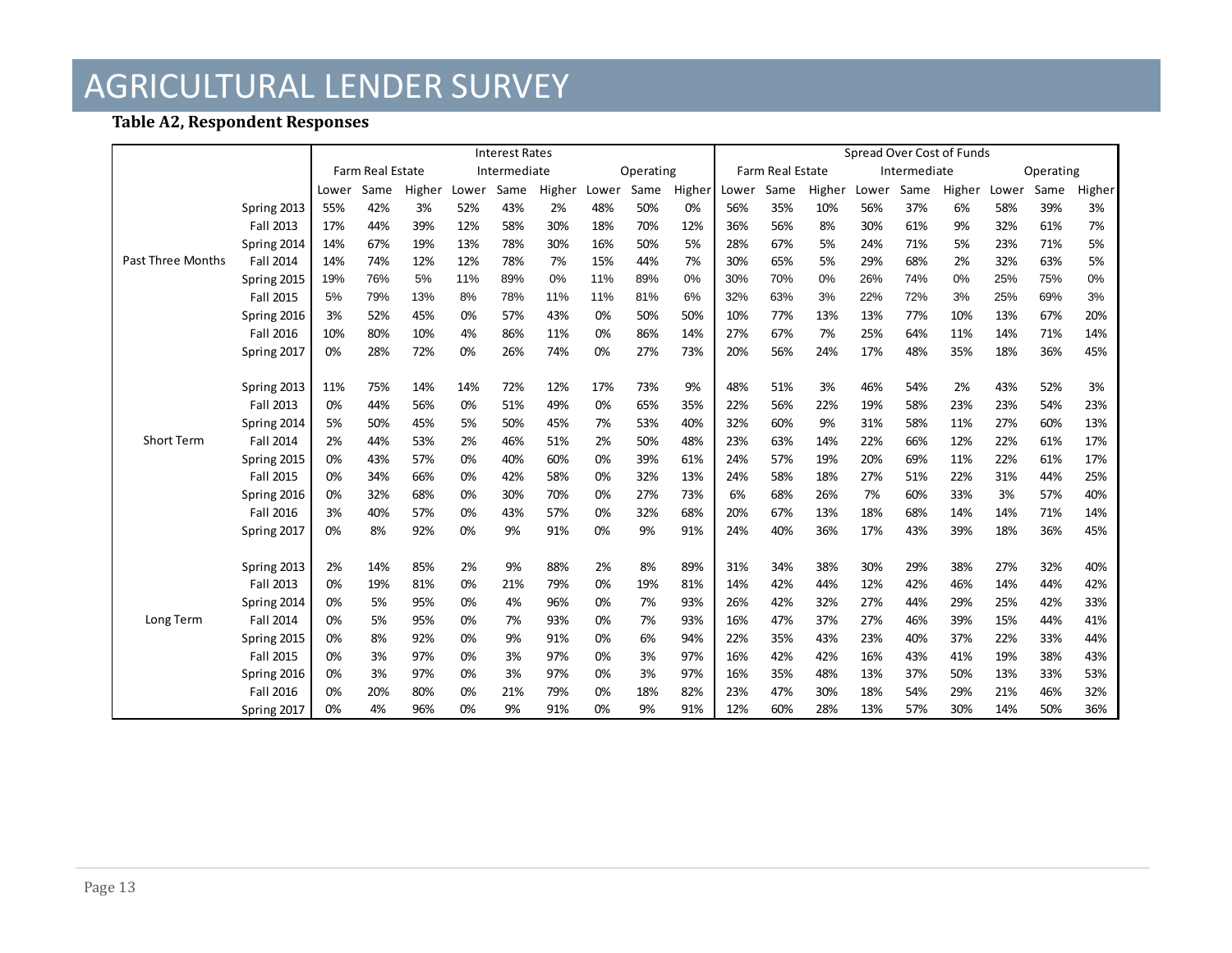**Table A2 Continued, Respondent Responses**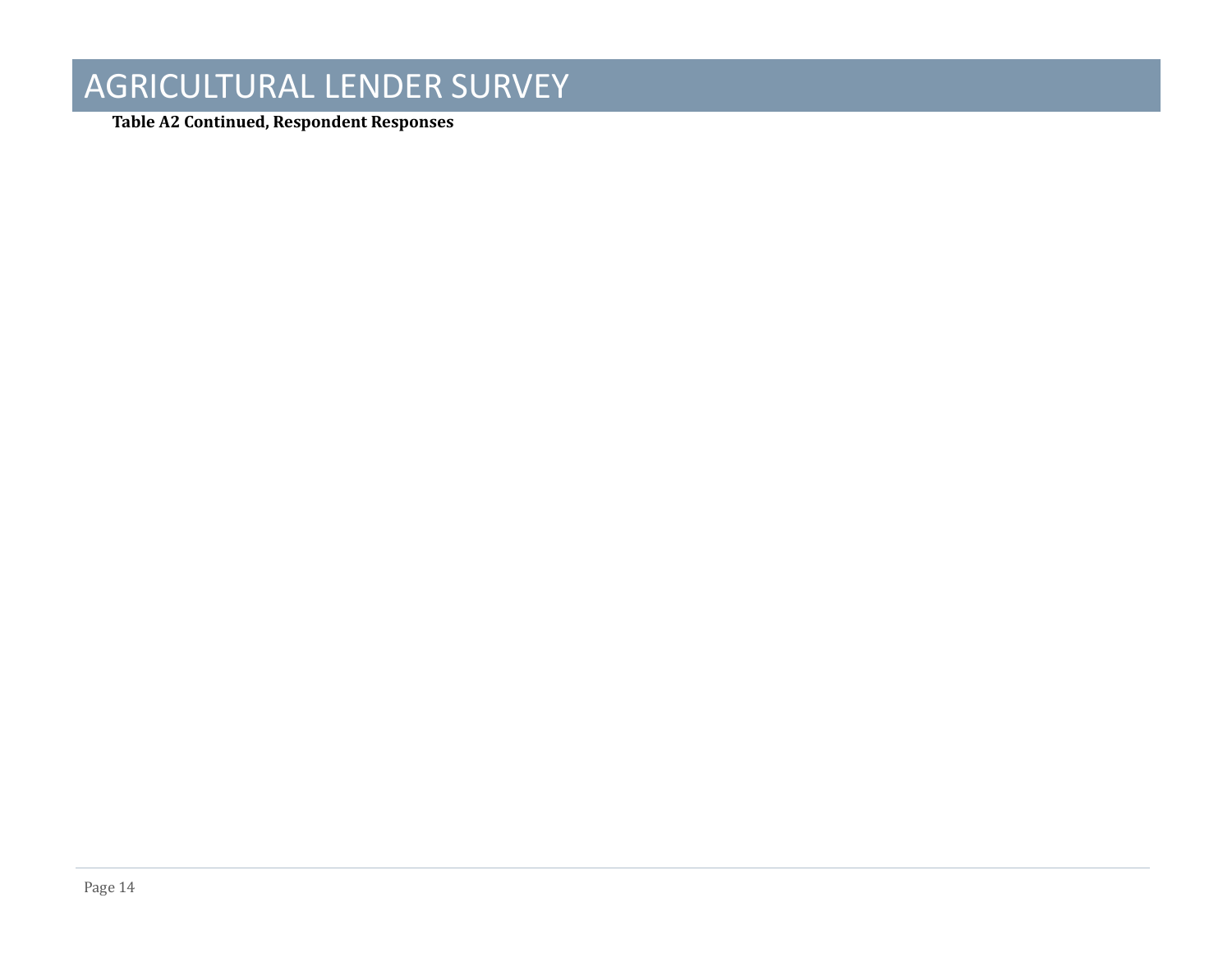|                          |                  | Farm Dollar Volume |                         |        |       |                  |        |       |              |        |           |      |        |  |
|--------------------------|------------------|--------------------|-------------------------|--------|-------|------------------|--------|-------|--------------|--------|-----------|------|--------|--|
|                          |                  |                    | <b>Total Farm Loans</b> |        |       | Farm Real Estate |        |       | Intermediate |        | Operating |      |        |  |
|                          |                  | Lower              | Same                    | Higher | Lower | Same             | Higher | Lower | Same         | Higher | Lower     | Same | Higher |  |
|                          | Spring 2013      | 32%                | 22%                     | 45%    | 12%   | 35%              | 52%    | 28%   | 46%          | 22%    | 40%       | 26%  | 31%    |  |
|                          | Fall 2013        | 5%                 | 46%                     | 49%    | 7%    | 51%              | 42%    | 9%    | 66%          | 25%    | 12%       | 54%  | 33%    |  |
|                          | Spring 2014      | 20%                | 32%                     | 48%    | 9%    | 41%              | 50%    | 16%   | 56%          | 27%    | 29%       | 35%  | 36%    |  |
| <b>Past Three Months</b> | Fall 2014        | 12%                | 35%                     | 53%    | 16%   | 40%              | 44%    | 20%   | 44%          | 37%    | 12%       | 29%  | 59%    |  |
|                          | Spring 2015      | 5%                 | 38%                     | 57%    | 14%   | 54%              | 32%    | 11%   | 43%          | 46%    | 8%        | 42%  | 50%    |  |
|                          | Fall 2015        | 5%                 | 27%                     | 68%    | 8%    | 53%              | 39%    | 8%    | 70%          | 19%    | 3%        | 22%  | 72%    |  |
|                          | Spring 2016      | 0%                 | 33%                     | 67%    | 10%   | 42%              | 48%    | 7%    | 47%          | 47%    | 7%        | 23%  | 70%    |  |
|                          | Fall 2016        | 3%                 | 38%                     | 59%    | 13%   | 47%              | 40%    | 7%    | 57%          | 36%    | 4%        | 29%  | 68%    |  |
|                          | Spring 2017      | 17%                | 38%                     | 46%    | 8%    | 40%              | 52%    | 26%   | 57%          | 17%    | $5%$      | 45%  | 50%    |  |
|                          |                  |                    |                         |        |       |                  |        |       |              |        |           |      |        |  |
|                          | Spring 2013      | 9%                 | 43%                     | 46%    | 8%    | 43%              | 49%    | 9%    | 58%          | 28%    | 6%        | 50%  | 42%    |  |
|                          | Fall 2013        | 0%                 | 41%                     | 59%    | 8%    | 46%              | 46%    | 5%    | 56%          | 39%    | 5%        | 40%  | 54%    |  |
|                          | Spring 2014      | 2%                 | 21%                     | 77%    | 3%    | 38%              | 59%    | 22%   | 29%          | 49%    | 4%        | 24%  | 73%    |  |
| <b>Short Term</b>        | Fall 2014        | 9%                 | 35%                     | 56%    | 19%   | 49%              | 33%    | 17%   | 41%          | 41%    | 7%        | 24%  | 68%    |  |
|                          | Spring 2015      | 5%                 | 27%                     | 68%    | 22%   | 43%              | 35%    | 20%   | 43%          | 37%    | 3%        | 25%  | 72%    |  |
|                          | Fall 2015        | 3%                 | 14%                     | 81%    | 13%   | 47%              | 37%    | 24%   | 41%          | 32%    | 0%        | 14%  | 83%    |  |
|                          | Spring 2016      | 0%                 | 33%                     | 67%    | 16%   | 29%              | 55%    | 20%   | 43%          | 37%    | 7%        | 23%  | 70%    |  |
|                          | Fall 2016        | 7%                 | 34%                     | 59%    | 17%   | 23%              | 60%    | 29%   | 46%          | 25%    | 11%       | 39%  | 50%    |  |
|                          | Spring 2017      | 8%                 | 42%                     | 50%    | $8%$  | 44%              | 48%    | 26%   | 43%          | 30%    | 0%        | 59%  | 41%    |  |
|                          |                  |                    |                         |        |       |                  |        |       |              |        |           |      |        |  |
|                          | Spring 2013      | 9%                 | 25%                     | 65%    | 15%   | 29%              | 55%    | 19%   | 30%          | 48%    | 5%        | 28%  | 65%    |  |
|                          | Fall 2013        | 2%                 | 36%                     | 63%    | 8%    | 42%              | 49%    | 5%    | 47%          | 47%    | 4%        | 33%  | 63%    |  |
|                          | Spring 2014      | 0%                 | 21%                     | 79%    | 7%    | 29%              | 64%    | 7%    | 39%          | 54%    | 0%        | 29%  | 71%    |  |
| Long Term                | Fall 2014        | 5%                 | 23%                     | 72%    | 14%   | 19%              | 67%    | 15%   | 30%          | 56%    | 17%       | 17%  | 76%    |  |
|                          | Spring 2015      | 3%                 | 27%                     | 70%    | 11%   | 35%              | 54%    | 8%    | 28%          | 64%    | 0%        | 28%  | 72%    |  |
|                          | Fall 2015        | 8%                 | 19%                     | 70%    | 18%   | 21%              | 58%    | 14%   | 43%          | 41%    | 3%        | 11%  | 83%    |  |
|                          | Spring 2016      | 0%                 | 23%                     | 77%    | 16%   | 29%              | 55%    | 10%   | 30%          | 60%    | 3%        | 20%  | 77%    |  |
|                          | <b>Fall 2016</b> | 3%                 | 31%                     | 66%    | 10%   | 30%              | 60%    | 18%   | 43%          | 39%    | 4%        | 29%  | 68%    |  |
|                          | Spring 2017      | 13%                | 21%                     | 67%    | 12%   | 24%              | 64%    | 17%   | 30%          | 52%    | 5%        | 27%  | 68%    |  |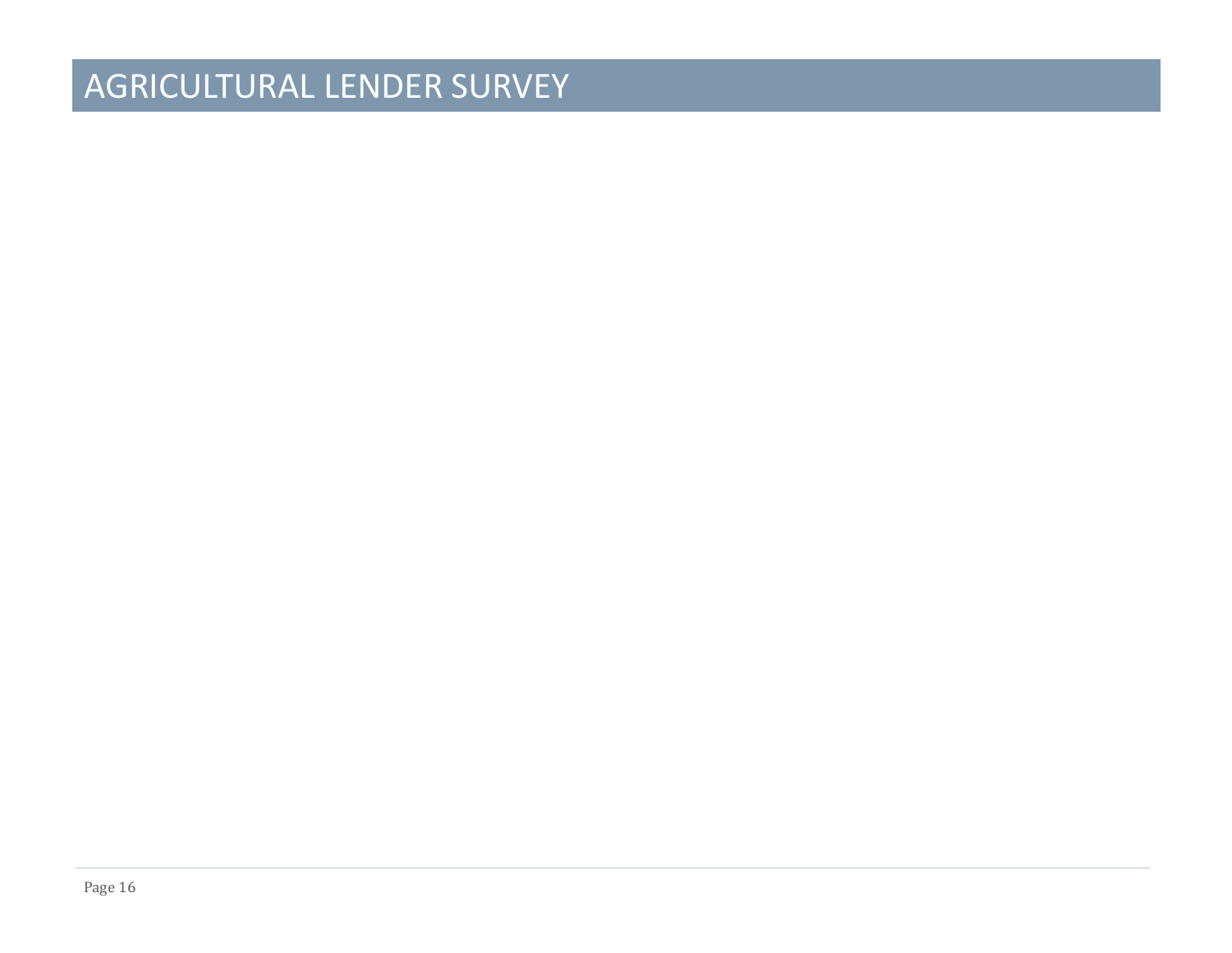#### **Table A2 Continued, Respondent Responses**

|                   |                  | Non-Performing Loan by Loan Type |                         |        |       |                  |        |       |              |        |       |           |        |       | Ag Land Values |        |  |
|-------------------|------------------|----------------------------------|-------------------------|--------|-------|------------------|--------|-------|--------------|--------|-------|-----------|--------|-------|----------------|--------|--|
|                   |                  |                                  | <b>Total Farm Loans</b> |        |       | Farm Real Estate |        |       | Intermediate |        |       | Operating |        |       |                |        |  |
|                   |                  | Lower                            | Same                    | Higher | Lower | Same             | Higher | Lower | Same         | Higher | Lower | Same      | Higher | Lower | Same           | Higher |  |
|                   | Spring 2013      | 28%                              | 58%                     | 0%     | 27%   | 63%              | 0%     | 27%   | 61%          | 0%     | 24%   | 63%       | 3%     |       |                |        |  |
|                   | Fall 2013        | 31%                              | 67%                     | 2%     | 24%   | 74%              | 2%     | 29%   | 69%          | 2%     | 27%   | 69%       | 4%     | 0%    | 61%            | 39%    |  |
|                   | Spring 2014      | 27%                              | 71%                     | 2%     | 28%   | 68%              | 4%     | 20%   | 78%          | 2%     | 20%   | 76%       | 4%     | 14%   | 50%            | 36%    |  |
| Past Three Months | <b>Fall 2014</b> | 32%                              | 68%                     | 0%     | 29%   | 68%              | 3%     | 29%   | 71%          | 0%     | 26%   | 66%       | 9%     | 14%   | 69%            | 17%    |  |
|                   | Spring 2015      | 3%                               | 91%                     | 6%     | 3%    | 97%              | 0%     | 3%    | 91%          | 6%     | 3%    | 88%       | 9%     | 35%   | 57%            | 8%     |  |
|                   | Fall 2015        | 0%                               | 85%                     | 12%    | 3%    | 86%              | 9%     | 0%    | 85%          | 12%    | 0%    | 81%       | 16%    | 58%   | 37%            | 3%     |  |
|                   | Spring 2016      | 0%                               | 57%                     | 43%    | 0%    | 74%              | 26%    | 0%    | 67%          | 33%    | 0%    | 47%       | 53%    | 48%   | 45%            | 6%     |  |
|                   | Fall 2016        | 0%                               | 68%                     | 32%    | 0%    | 76%              | 24%    | 0%    | 78%          | 22%    | 0%    | 52%       | 48%    | 57%   | 40%            | 3%     |  |
|                   | Spring 2017      | 8%                               | 33%                     | 58%    | 8%    | 60%              | 32%    | 5%    | 59%          | 36%    | 5%    | 36%       | 59%    | 24%   | 68%            | 8%     |  |
|                   |                  |                                  |                         |        |       |                  |        |       |              |        |       |           |        |       |                |        |  |
|                   | Spring 2013      | 28%                              | 58%                     | 3%     | 30%   | 64%              | 3%     | 26%   | 65%          | 3%     | 30%   | 61%       | 7%     |       |                |        |  |
|                   | Fall 2013        | 18%                              | 70%                     | 13%    | 15%   | 80%              | 5%     | 17%   | 74%          | 9%     | 13%   | 72%       | 15%    | 17%   | 61%            | 22%    |  |
|                   | Spring 2014      | 9%                               | 69%                     | 22%    | 9%    | 71%              | 20%    | 9%    | 74%          | 17%    | 8%    | 63%       | 29%    | 33%   | 52%            | 16%    |  |
| <b>Short Term</b> | Fall 2014        | 5%                               | 49%                     | 46%    | 5%    | 68%              | 27%    | 5%    | 67%          | 28%    | 5%    | 38%       | 56%    | 48%   | 45%            | 7%     |  |
|                   | Spring 2015      | 3%                               | 49%                     | 49%    | 3%    | 68%              | 30%    | 3%    | 57%          | 40%    | 3%    | 47%       | 50%    | 59%   | 41%            | 0%     |  |
|                   | Fall 2015        | 3%                               | 41%                     | 53%    | 3%    | 57%              | 37%    | 3%    | 47%          | 47%    | 3%    | 24%       | 71%    | 71%   | 24%            | 3%     |  |
|                   | Spring 2016      | 0%                               | 23%                     | 77%    | 6%    | 39%              | 55%    | 3%    | 33%          | 63%    | 0%    | 13%       | 87%    | 84%   | 16%            | 0%     |  |
|                   | Fall 2016        | 0%                               | 24%                     | 76%    | 0%    | 33%              | 67%    | 0%    | 18%          | 82%    | 0%    | 18%       | 82%    | 73%   | 23%            | 3%     |  |
|                   | Spring 2017      | 8%                               | 25%                     | 67%    | 8%    | 52%              | 40%    | 9%    | 36%          | 55%    | 9%    | 32%       | 59%    | 56%   | 40%            | 4%     |  |
|                   |                  |                                  |                         |        |       |                  |        |       |              |        |       |           |        |       |                |        |  |
|                   | Spring 2013      | 19%                              | 56%                     | 20%    | 21%   | 62%              | 17%    | 16%   | 65%          | 18%    | 16%   | 63%       | 19%    |       |                |        |  |
|                   | Fall 2013        | 14%                              | 46%                     | 40%    | 12%   | 49%              | 39%    | 11%   | 53%          | 36%    | 11%   | 45%       | 45%    | 46%   | 44%            | 10%    |  |
|                   | Spring 2014      | 7%                               | 40%                     | 53%    | 7%    | 41%              | 52%    | 6%    | 48%          | 46%    | 4%    | 42%       | 54%    | 59%   | 29%            | 12%    |  |
| Long Term         | Fall 2014        | 10%                              | 33%                     | 57%    | 10%   | 45%              | 45%    | 12%   | 44%          | 44%    | 13%   | 33%       | 55%    | 64%   | 26%            | 10%    |  |
|                   | Spring 2015      | 3%                               | 35%                     | 62%    | 3%    | 49%              | 49%    | 3%    | 42%          | 56%    | 3%    | 27%       | 70%    | 65%   | 32%            | 3%     |  |
|                   | Fall 2015        | 6%                               | 29%                     | 63%    | 6%    | 31%              | 61%    | 6%    | 26%          | 66%    | 6%    | 20%       | 71%    | 66%   | 24%            | 8%     |  |
|                   | Spring 2016      | 10%                              | 27%                     | 63%    | 16%   | 32%              | 52%    | 10%   | 27%          | 63%    | 10%   | 27%       | 63%    | 68%   | 26%            | 6%     |  |
|                   | Fall 2016        | 3%                               | 34%                     | 62%    | 3%    | 37%              | 60%    | 4%    | 32%          | 64%    | 4%    | 29%       | 68%    | 70%   | 27%            | 3%     |  |
|                   | Spring 2017      | 17%                              | 42%                     | 42%    | 16%   | 56%              | 28%    | 13%   | 52%          | 35%    | 17%   | 43%       | 39%    | 36%   | 56%            | 8%     |  |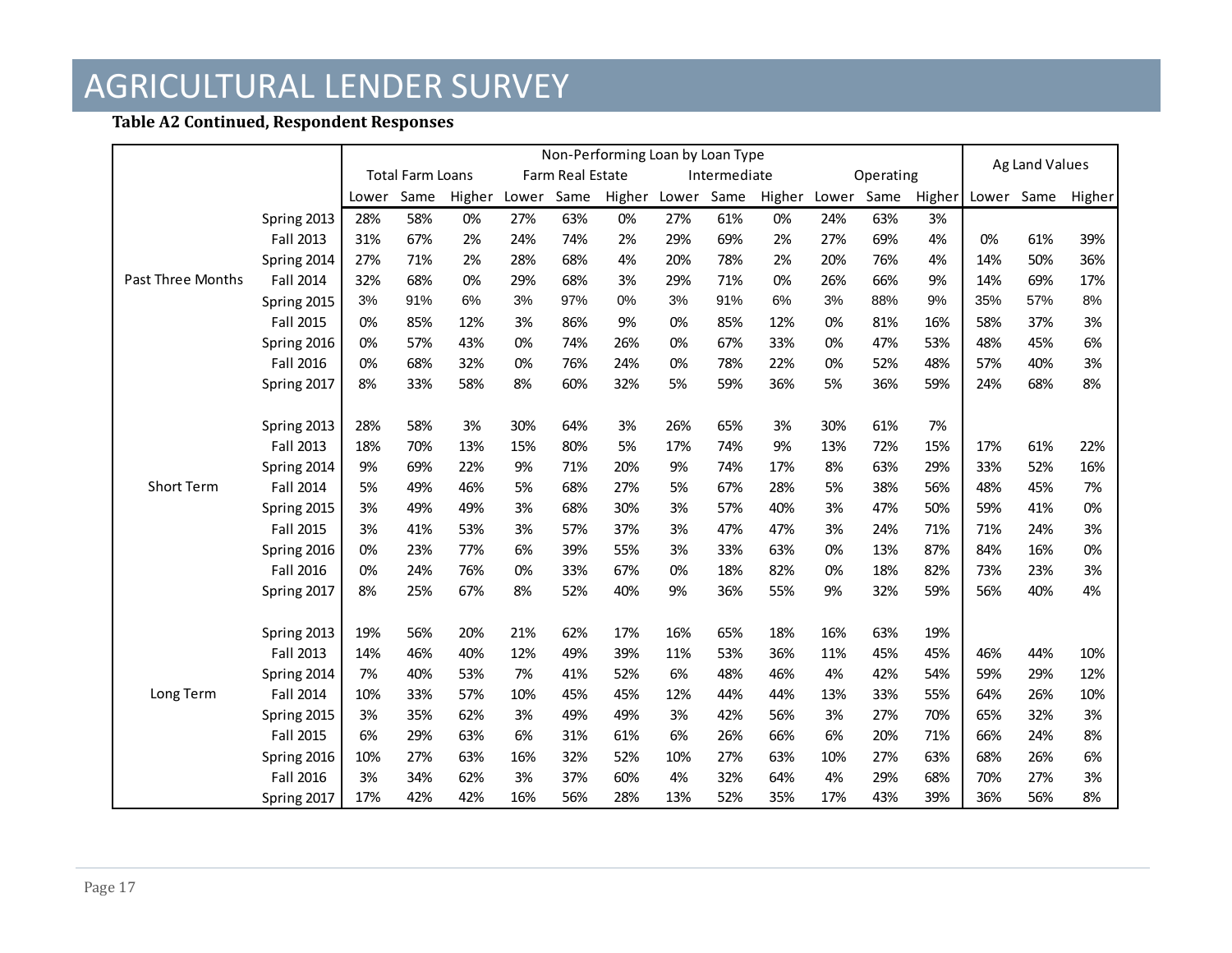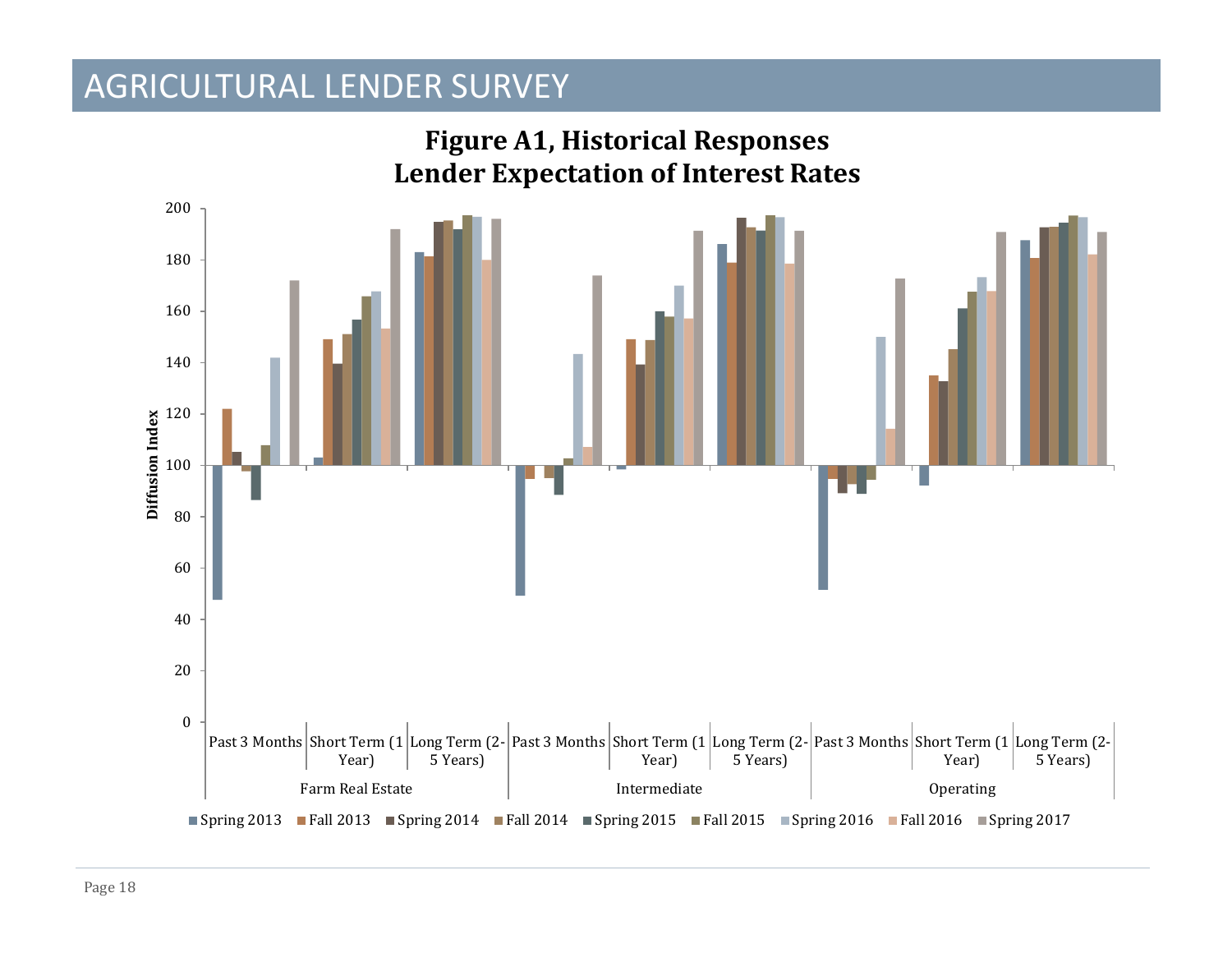

# **Figure A2, Historical Responses**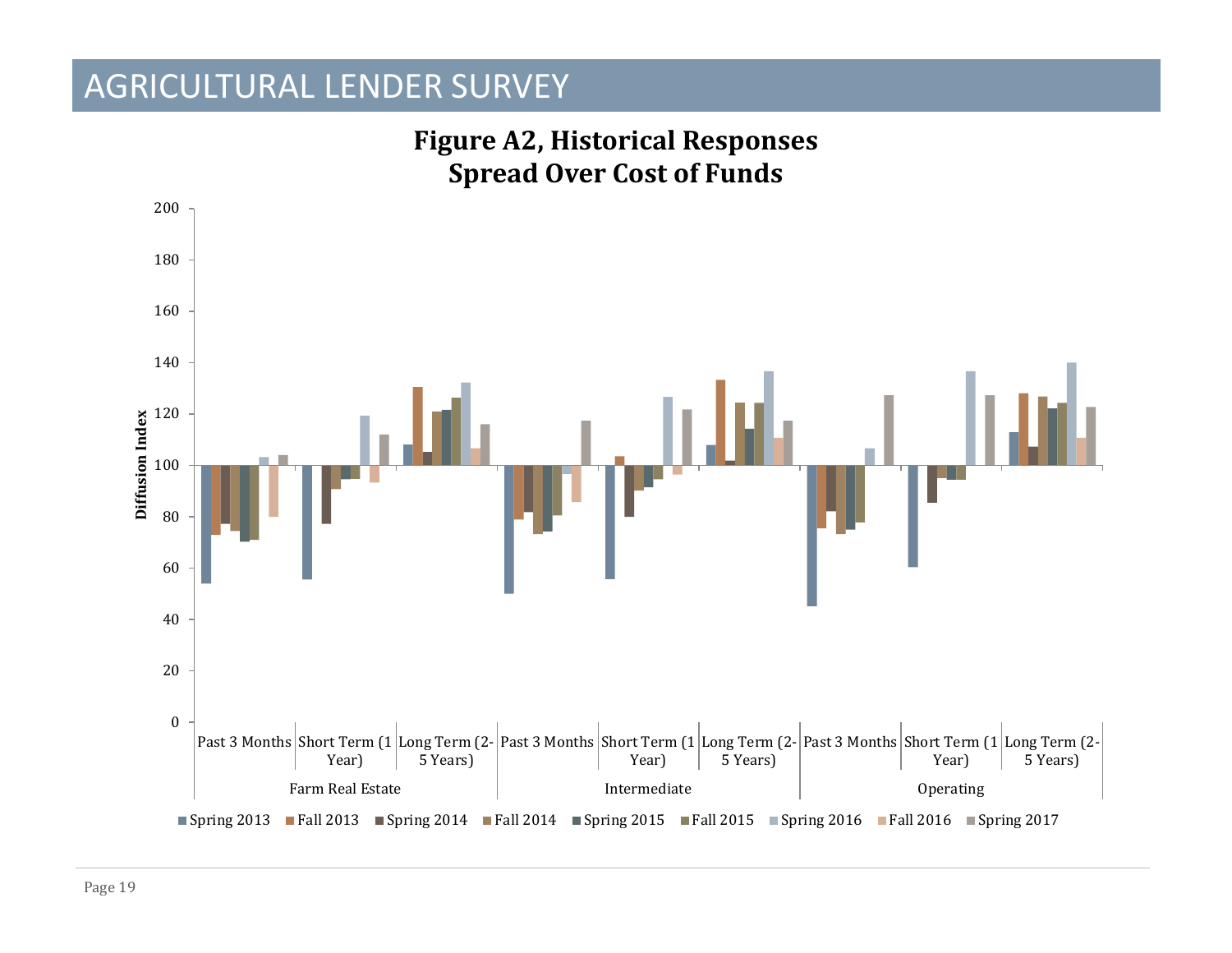

### **Figure A3, Historical Responses Farm Dollar Volume**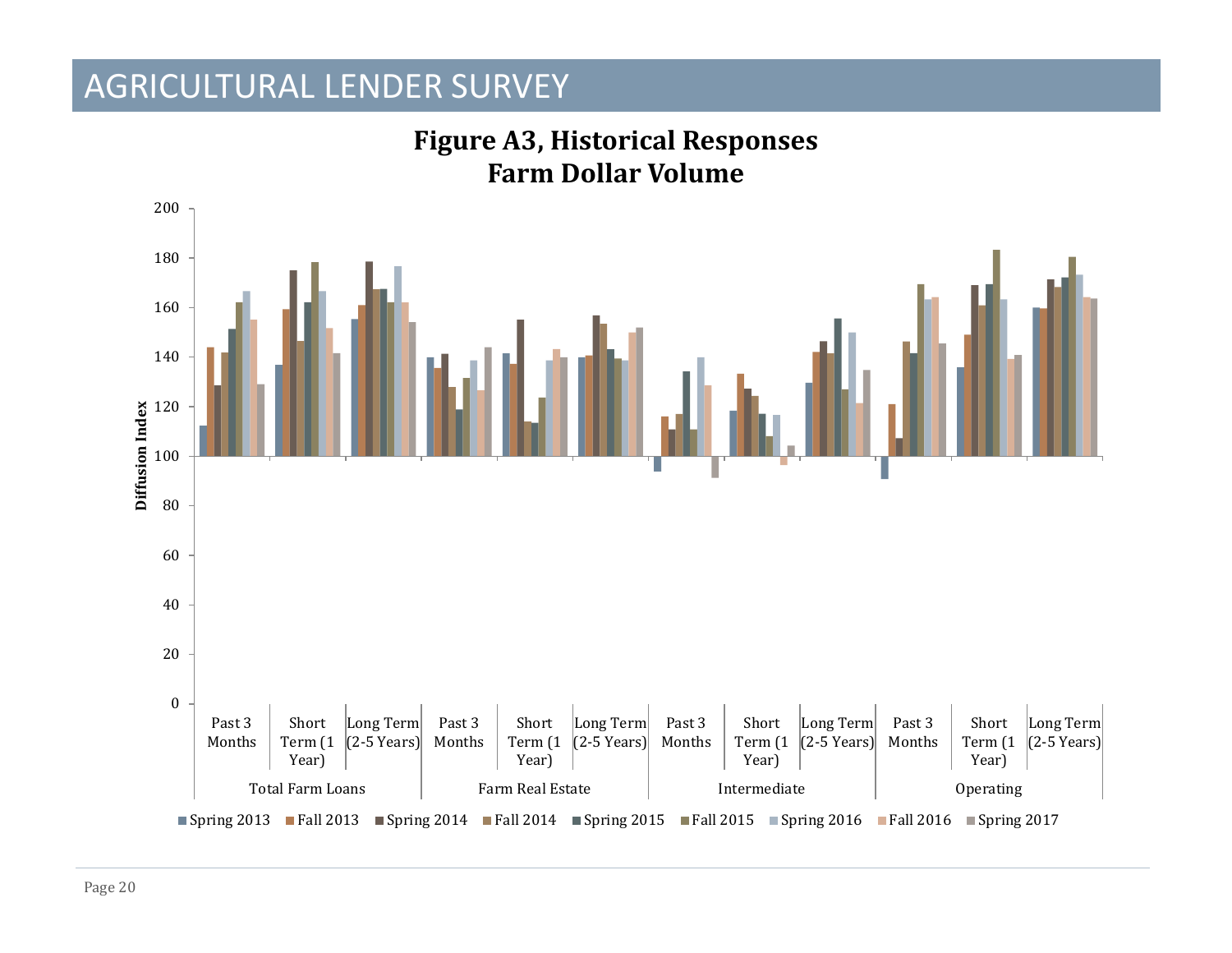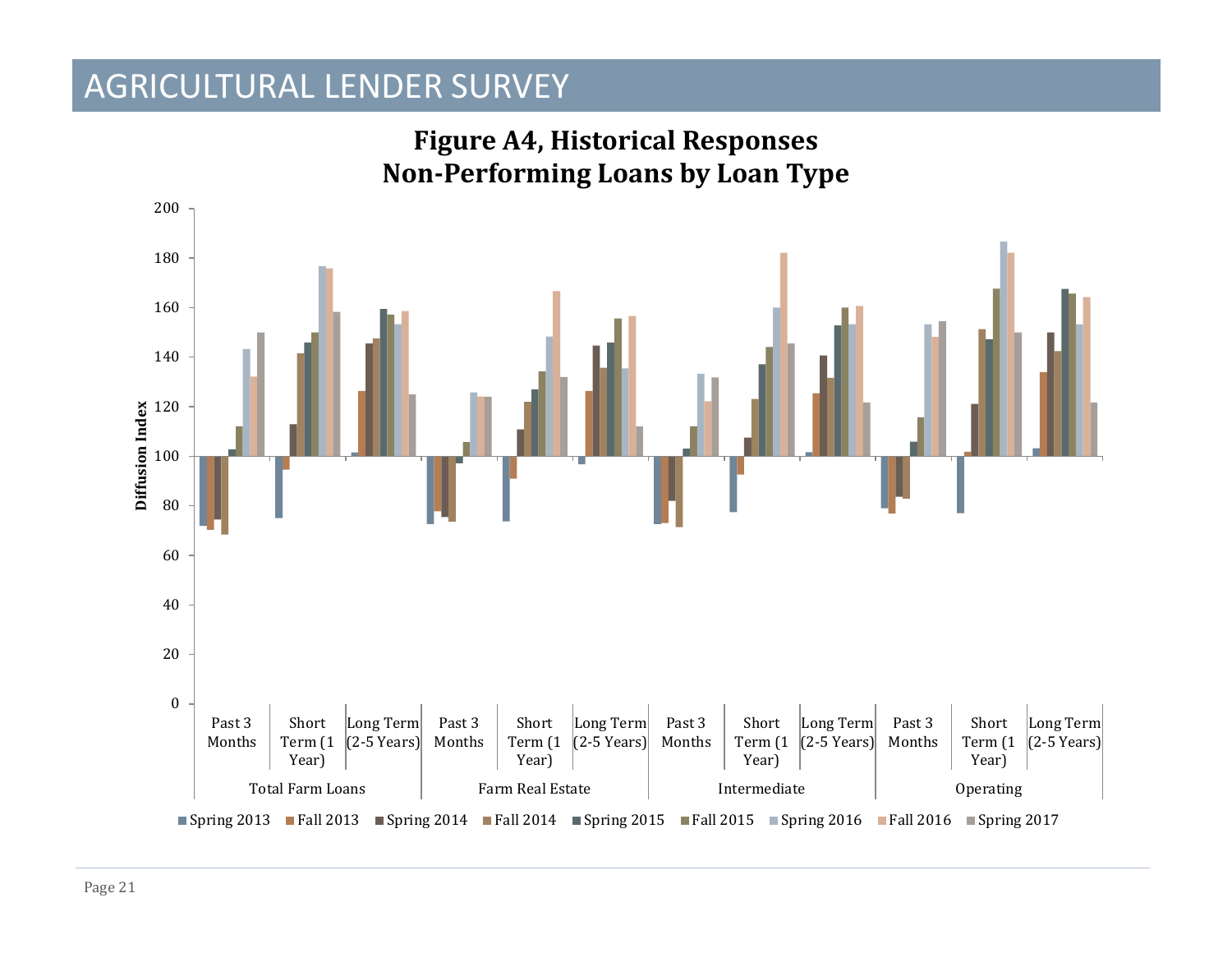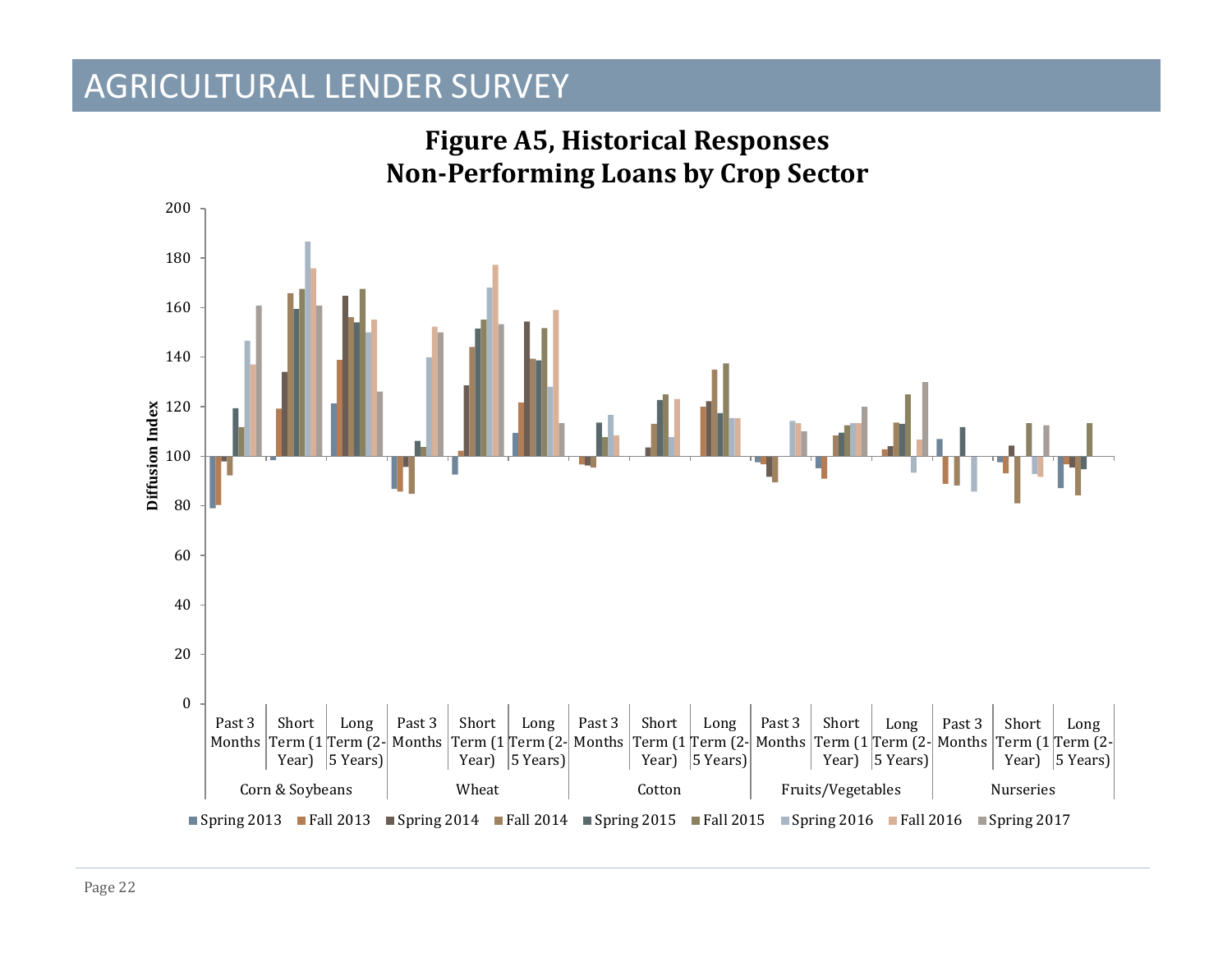